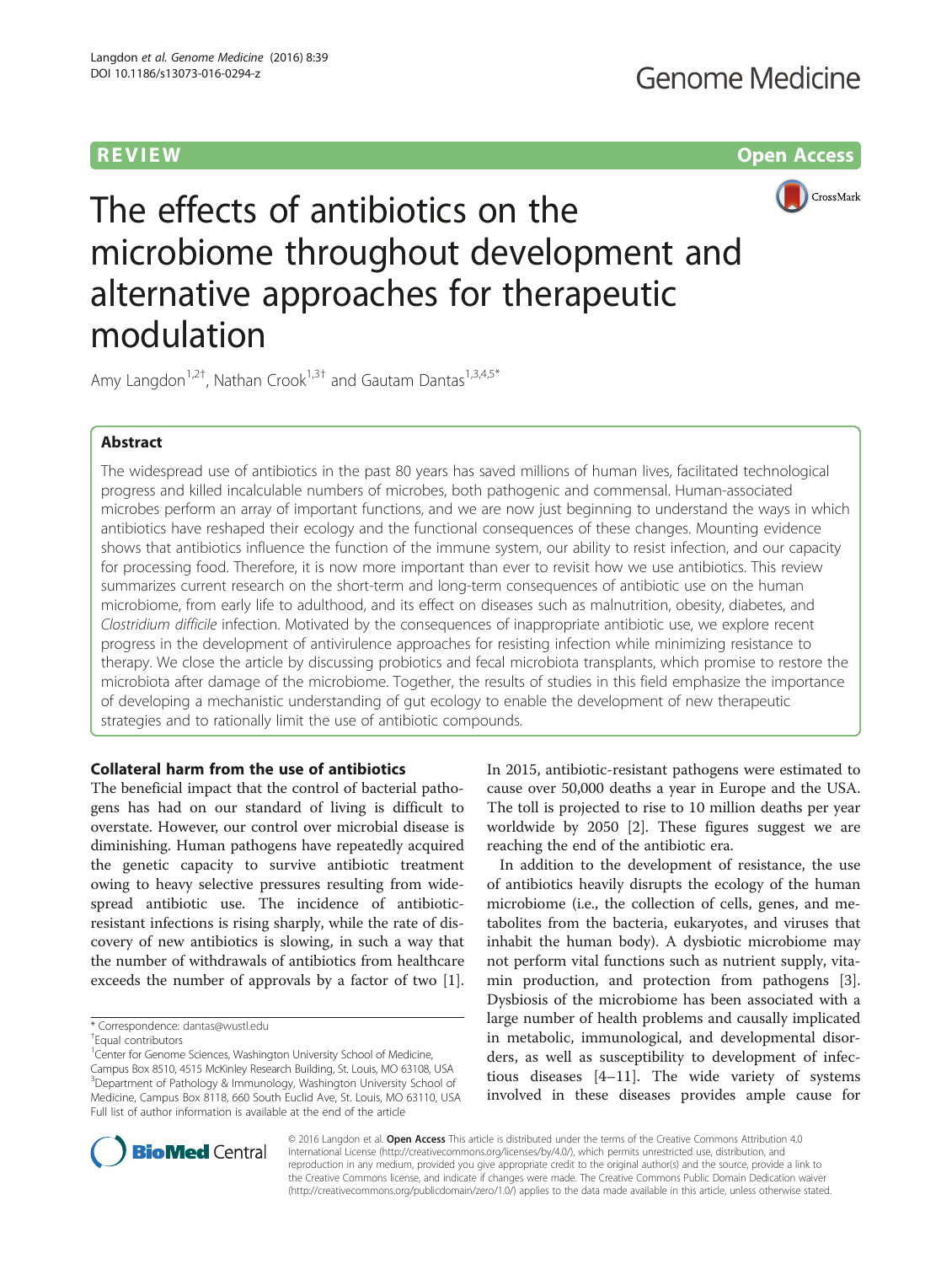concern over the unintentional consequences of antibiotic use. This review will discuss current understanding of these additional effects of antibiotics on the human microbiome, the resulting effects on health, and alternative therapeutic approaches.

## Approaches for identifying a dysbiotic microbiota

It is becoming increasingly apparent that there exist several disease states for which a single causative pathogen has not been established. Rather, such diseases may be due to the abundances and relative amounts of a collection of microbes. Massively parallel sequencing technologies enable quick taxonomical surveys of an entire community by sampling genes from bacterial 16S ribosomal DNA. In addition, to assess functional capability (i.e., the abundances and diversity of metabolic pathways or resistance genes), new computational tools can now analyze short reads from whole-metagenome shotgun sequencing, neatly sidestepping the challenges of read assembly from a complex and uncultured community [[12](#page-11-0)–[14](#page-11-0)]. These methods have been used extensively to establish baseline healthy microbiome compositions, which can then be statistically compared with samples from patients with a disease phenotype. In addition, machine learning algorithms such as random forests can be trained to discriminate between samples from healthy and dysbiotic microbiomes of individuals with a variety of health conditions. This approach ranks taxa in order of discriminatory power and outputs a predictive model capable of categorizing new microbiome samples as either healthy or diseased. Machine learning has been applied to discover which species are important to normal microbiome maturation [\[15\]](#page-11-0), to malnutrition [\[16](#page-11-0)], to protection against cholera [\[17\]](#page-11-0), and even to development of colon cancer [\[18](#page-11-0)]. In addition to high-throughput analysis of gene content, the use of metatranscriptomics [[19\]](#page-11-0), metaproteomics [\[20\]](#page-11-0), and metametabolomics [[21](#page-11-0)]

to gain additional insight into the state of the microbiome in various disease contexts has been the focus of increasing interest. These applications underscore the importance of an ecosystem-level view of the gut microbiota in the context of disease diagnosis and therapeutic development.

# The effect of antibiotics on the microbiome in health and disease

# Development and maturation of the microbiome

As a child grows, the commensal microbiota develops in a predictable succession of species that is generalizable across human populations [\[15\]](#page-11-0). The developing bacteriome, the bacterial component of the microbiome, has been profiled many times, both taxonomically and in terms of metabolic functions [[15, 22](#page-11-0), [23\]](#page-11-0). These profiles have provided a view of how bacterial species are structured over time. Less is known about the gut-associated eukaryotes and viruses that develop along with the bacteriome, although they are an important part of the gut ecosystem [[24](#page-11-0), [25](#page-11-0)]. The disruption of the bacterial succession can be pathogenic [[4](#page-10-0)–[7](#page-10-0)]. Critical developmental milestones for the microbiota (as well as for the child) occur, in particular, during infancy and early childhood, and both medical intervention and lack of such intervention during these periods can have lifelong consequences in the composition and function of the gut ecosystem (Fig. 1). In this section, we discuss the instances in which antibiotics are often used during development and adulthood, the effects of antibiotics on the microbiota, and the implications of such effects for health and disease.

## Birth

A child's first contact with microbes is usually assumed to occur after the rupture of the sterile amniotic sac. However, the placenta and the first stool of infants have been found to contain a full complement of microbes

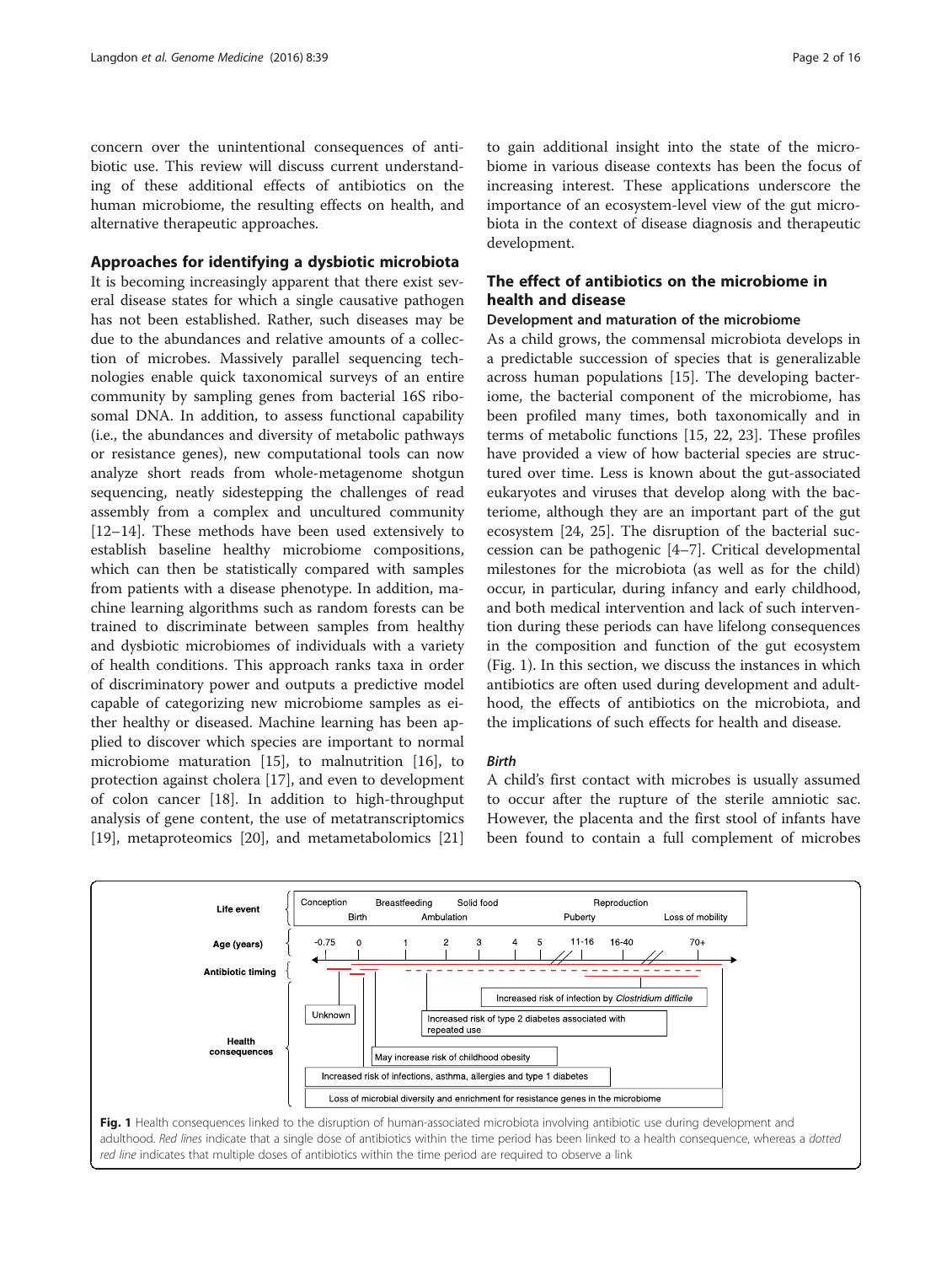[[26, 27\]](#page-11-0) and a labeled strain of *Enterococcus faecium* has been shown to cross the umbilical cord in mice [\[28](#page-11-0), [29](#page-11-0)]. These findings indicate that the first human–microbial interaction occurs before birth, although the effects of this interaction are unknown. Elucidating the function of a prenatal microbiome is especially important; for example, the majority of women in the USA are prescribed antibiotics during pregnancy and delivery [\[30](#page-11-0)] and at least 11 types of broad-spectrum antibiotics cross the placenta and reach the fetus [\[31\]](#page-11-0).

Although the effects of prenatal antibiotics on neonates remain unclear, the microbes that first colonize a child after birth are known to have a fundamental influence on the development of the microbiome. An infant's mode of delivery is a critical determinant of the composition of their gut microbiota. During vaginal delivery, infants are colonized by the mothers' vaginal microflora (which is largely composed of Lactobacillus, Prevotella, and Sneathia species), whereas a Caesarean delivery omits transmission of vaginal microbes. Instead, the first microbes colonizing an infant delivered by Caesarean section are of environmental origin and generally associated with the skin (such as Staphylococcus, Corynebacterium, and Propionibacterium species) [\[32\]](#page-11-0). Intestinal strains of Bifidobacterium spp. have been shown to be transmitted vertically with vaginal but not Caesarean delivery [\[33\]](#page-11-0). Antibiotics are also routinely administered perinatally during Caesarian sections, which is a confounder in these analyses, although it is possible to delay the use of antibiotics until after umbilical clamping, thus separating the effect of antibiotics used by the mother from the effects of those used by the infant. The effects of perinatal administration of antibiotics are likely to further distinguish the microbiota composition of infants delivered by Caesarian section from that of infants delivered vaginally. Postnatal antibiotics can also irreversibly disrupt the natural microbiome succession, as an infant is unlikely to be recolonized with a second dose of vaginal microbes. The composition of the gut microbiome of infants born by Caesarean section has been directly linked with increased susceptibility to, and frequency of infection by, methicillin-resistant Staphylococcus aureus (MRSA) [[34\]](#page-11-0), which is a symptom of instability and low diversity in the gut ecosystem. Caesarean sections are also associated with a variety of long-term health problems, especially immunological disorders such as asthma [[35\]](#page-11-0) and type 1 diabetes [[36, 37\]](#page-11-0). Therefore, elucidating the relationships between these disorders and the composition of the gut microbiome is critical to understanding the risks associated with antibiotic intervention in infants.

Premature birth (birth at <33 weeks of gestation) also has a major influence on the gut microbiome and results in a much greater prevalence of Proteobacteria than that

usually seen in the Firmicute-dominated microbiota of infants born at full term [[38](#page-11-0)]. This trend is aggravated by the aggressive regimen of broad-spectrum antibiotics given to premature infants (generally ampicillin and gentamicin), whose frequency and dosage is usually limited only by the toxicity of the drugs being used (Table [1](#page-3-0)). Extended antibiotic treatment (>5 days) in premature infants is associated with an increased risk of late-onset sepsis (primarily caused by group B Streptoccoccus), necrotizing enterocolitis, and overall mortality [[39, 40](#page-11-0)]. Antibiotic use further shifts the composition of the gut microbiota toward an increased abundance of Proteobacteria by depressing Bifidobacterium populations [\[41](#page-11-0)]. More generally, bacteriocidal drugs decrease the overall diversity of the infants' gut microbiota and select for drug-resistant microbes [\[42](#page-11-0), [43\]](#page-11-0). Alternative strategies are needed to prevent and treat infections in premature infants.

### Early childhood

The effects of antibiotics on microbial succession, diversity, and resistance can last long past infancy. In the first two or three years of life, a healthy child's microbiome increases in diversity to resemble an adult microbiome [[15\]](#page-11-0). Bacteriophage (phage) titers start high and drop over time, while eukaryotic viruses are acquired from the environment and accumulate [[24\]](#page-11-0). During this period, microbes are continuously obtained from breast milk, other food, and the environment [[44\]](#page-11-0). When the developmental trajectory of the microbiome is altered by modifying factors, the digestive function can be negatively affected, which can result in either undernutrition or obesity. These phenotypes are often found in underdeveloped and developed countries, respectively. The undesirable microbiome configurations associated with undernutrition and obesity are shaped via selection by diet (calorie restriction or a high-calorie, low-quality diet, respectively) [\[45](#page-11-0)], by exposure to disease (high frequency of diarrhea or excessive hygiene) [[46\]](#page-11-0), and by the use of medications such as antibacterial agents [\[47](#page-11-0)].

Severe calorie restriction during the first years of life has devastating long-term consequences, including damage to learning ability, physical stunting, and diminished economic productivity in the survivors [[48\]](#page-11-0). Undernutrition has a distinct microbial signature consistent with a delay in developmental progression of the microbiome. In Bangladesh, this signature consists of a delay of maturation, which is typically characterized by lower abundances of Bifidobacterium longum and increased abundances of Faecalibacterium prasunitzii, Lactobacillus ruminis, and Dorea longicatena [\[16\]](#page-11-0). This immature microbiome state is associated with inefficient nutrient extraction from food and vulnerability to enteric infections, which perpetuate the malnourished state and often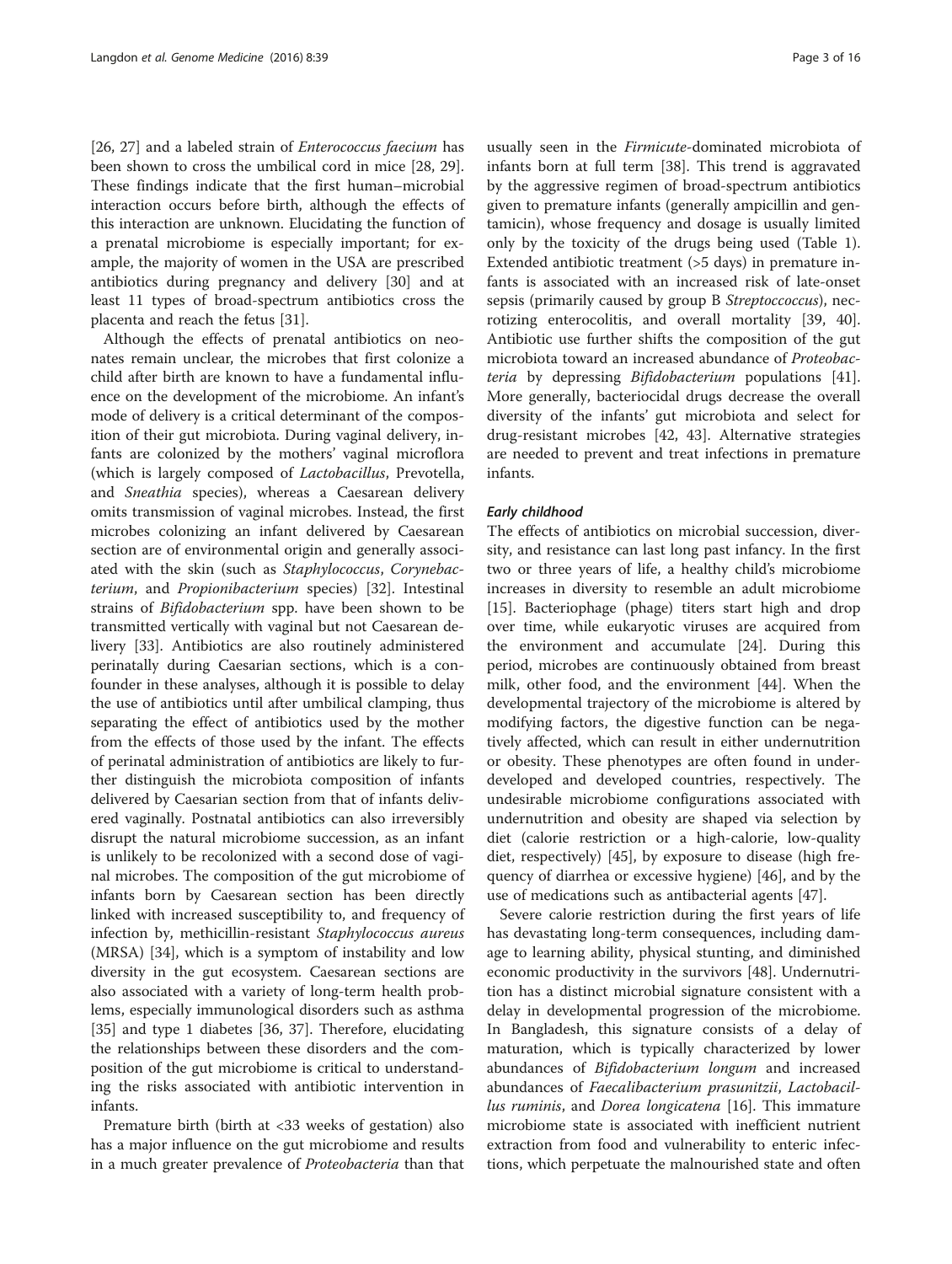| Antibiotic                              | Molecular<br>target                    | Class                                                                     | Resistance<br>mechanism                                                                      | Effect on gut microbiota                                                                                                                              | Effect on gut transcriptome                                                                                                                                                                                                                                                            | Effect on gut proteome                                            | Effect on gut metabolome |
|-----------------------------------------|----------------------------------------|---------------------------------------------------------------------------|----------------------------------------------------------------------------------------------|-------------------------------------------------------------------------------------------------------------------------------------------------------|----------------------------------------------------------------------------------------------------------------------------------------------------------------------------------------------------------------------------------------------------------------------------------------|-------------------------------------------------------------------|--------------------------|
| Amoxicillin                             | Transpeptidase ß-lactam                |                                                                           | Altered target,<br>β-lactamase                                                               | Reduced abundance<br>enterobacteria [167]                                                                                                             | <b>NA</b>                                                                                                                                                                                                                                                                              | <b>NA</b>                                                         | <b>NA</b>                |
| Ampicillin                              | Transpeptidase B-lactam                |                                                                           | Altered target,<br>β-lactamase                                                               | Decreased bacterial diversity,<br>greater prevalence of<br>Enterobacter spp. [42]                                                                     | Increased expression of genes<br>involved in tRNA biosynthesis,<br>translation, vitamin<br>biosynthesis, phosphate<br>transport, stress response,<br>proton motive force, antibiotic<br>resistance and phage [72];<br>reduced immune cell and<br>mitochondrial gene<br>expression [19] | Increased bacterial<br>glycosidase and mucinase<br>activity [168] | <b>NA</b>                |
| Cefotaxime                              |                                        | Transpeptidase $\beta$ -lactam (third<br>generation<br>cephalosporin)     | Altered target                                                                               | Decreased bacterial cell count<br>[169]; decreased abundance of<br>anaerobes and enterobacteria<br>[170]                                              | - NA                                                                                                                                                                                                                                                                                   | <b>NA</b>                                                         | <b>NA</b>                |
| Chloramphenicol NA                      |                                        | <b>NA</b>                                                                 | <b>NA</b>                                                                                    | <b>NA</b>                                                                                                                                             | Increased expression of genes NA<br>involved in tRNA biosynthesis,<br>translation, vitamin<br>biosynthesis, phosphate<br>transport, stress response,<br>proton motive force, antibiotic<br>resistance and phage [72]                                                                   |                                                                   | <b>NA</b>                |
| Ciprofloxacin                           | DNA gyrase                             | Fluoroquinolone Altered target,                                           | efflux                                                                                       | Decreased abundance of<br>enterobacteria [171]. Lower<br>bacterial diversity [68, 69],<br>decrease in short-chain fatty<br>acid (SCFA) producers [71] | Increased expression of genes NA<br>involved in tRNA biosynthesis,<br>translation, vitamin<br>biosynthesis, phosphate<br>transport, stress response,<br>proton motive force, antibiotic<br>resistance and phage [72]                                                                   |                                                                   | <b>NA</b>                |
| Clarithromycin<br>plus<br>metronidazole | Bacterial 50S<br>rRNA/DNA<br>synthesis | Macrolide<br>(clarithromycin)<br>and<br>nitroimidazole<br>(metronidazole) | Altered target/<br>drug<br>inactivation<br>(clarithromycin)<br>and efflux<br>(metronidazole) | Reduction in abundance of<br>Actinobacteria, partial recovery<br>of pretreatment state [70]                                                           | <b>NA</b>                                                                                                                                                                                                                                                                              | <b>NA</b>                                                         | <b>NA</b>                |

<span id="page-3-0"></span>Table 1 Main antibiotics used for pediatric or adult infections that modify the microbiome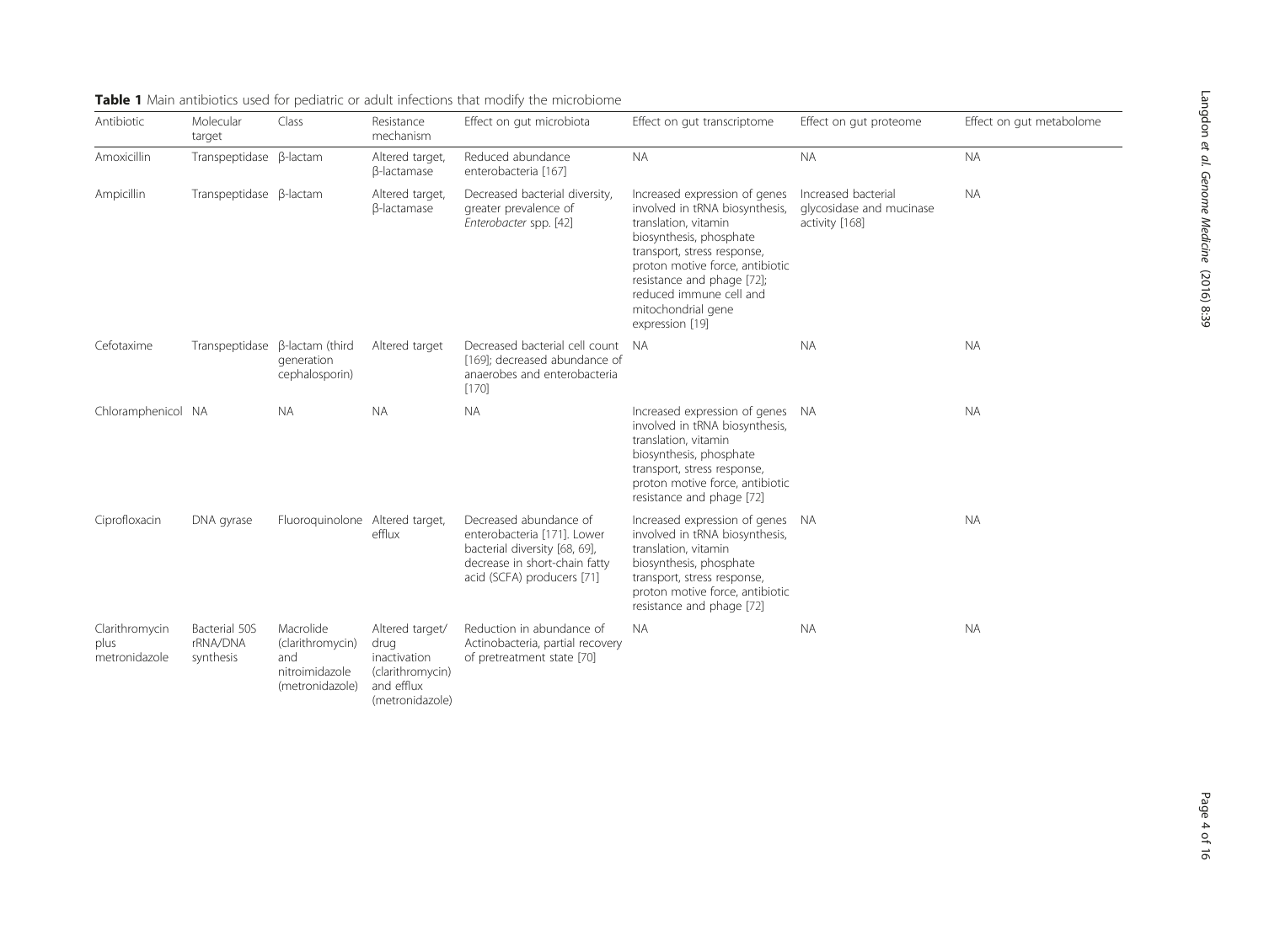| Clindamycin  | Bacterial 50S<br>rRNA     | Lincosamide              | Altered target                            | Initial decreased abundance of NA<br>enterococci, streptococci, and<br>anaerobic bacteria,<br>subsequent recovery of<br>abundance of streptococci<br>and anaerobic bacteria [172];<br>reduced diversity of<br>Bacteroides spp. [74]; decrease<br>in abundance of bacteria<br>producing short-chain fatty<br>acids [71] |                                                                                                                                                                                                                    | Increased production of<br>immunoglobulin proteins,<br>transthyretin and<br>chymotrypsin-like elastase<br>family proteins; decreased<br>production of proteins<br>involved in T-cell activation.<br>chymotrypsinogen B,<br>phospholipase A2,<br>myosin-1a and cytochrome<br>C[20]                            | Increased creatine and<br>creatinine, and levels of primary<br>bile acids, N-acetylated amino<br>acids, proline-hydroxyproline,<br>pyroglutamylglutamine,<br>myo-inositol, chiroinositol,<br>methyl-chiro-inositol and<br>y-glutamyl amino acids, and<br>increased host tryptophan<br>metabolism; decreased levels<br>of secondary bile acids,<br>enterolactone, equol,<br>N-acetyl-aspartate, short-chain<br>fatty acids and sugar alcohols,<br>and decreased bacterial<br>tryptophan metabolism [84] |
|--------------|---------------------------|--------------------------|-------------------------------------------|------------------------------------------------------------------------------------------------------------------------------------------------------------------------------------------------------------------------------------------------------------------------------------------------------------------------|--------------------------------------------------------------------------------------------------------------------------------------------------------------------------------------------------------------------|--------------------------------------------------------------------------------------------------------------------------------------------------------------------------------------------------------------------------------------------------------------------------------------------------------------|--------------------------------------------------------------------------------------------------------------------------------------------------------------------------------------------------------------------------------------------------------------------------------------------------------------------------------------------------------------------------------------------------------------------------------------------------------------------------------------------------------|
| Erythromycin | Translation               | Macrolide                | Efflux                                    | Decreases in abundance of<br>Streptococci, enterococci, and<br>enterobacteria; increases in<br>abundance of staphylococci;<br>alteration in abundance of<br>anaerobes [173]                                                                                                                                            | Increased expression of genes<br>involved in tRNA biosynthesis,<br>translation, vitamin<br>biosynthesis, phosphate<br>transport, stress response,<br>proton motive force, antibiotic<br>resistance, and phage [72] | - NA                                                                                                                                                                                                                                                                                                         | <b>NA</b>                                                                                                                                                                                                                                                                                                                                                                                                                                                                                              |
| Gentamicin   | Bacterial 30S<br>ribosome | Aminoglycoside Decreased | uptake, drug<br>modification              | Decreased bacterial diversity,<br>greater prevalence of<br>Enterobacter spp. [42]                                                                                                                                                                                                                                      | <b>NA</b>                                                                                                                                                                                                          | <b>NA</b>                                                                                                                                                                                                                                                                                                    | Increased levels<br>ofoligosaccharides and<br>secondary bile acids; decreased<br>levels of short-chain fatty acids,<br>phenolic acids, uracil, primary<br>bile acids, branched-chain<br>amino acids and aromatic<br>amino acids [85]                                                                                                                                                                                                                                                                   |
| Meropenem    | Transpeptidase Carbapenem |                          | Altered target,<br><b>ß-lactamase</b>     | Reduced abundance of<br>enterobacteria, streptococci,<br>Clostridia, Bacteroides spp., and<br>Gram-negative cocci [174]                                                                                                                                                                                                | <b>NA</b>                                                                                                                                                                                                          | <b>NA</b>                                                                                                                                                                                                                                                                                                    | <b>NA</b>                                                                                                                                                                                                                                                                                                                                                                                                                                                                                              |
| Streptomycin | Bacterial 30S<br>ribosome | Aminoglycoside           | Decreased<br>uptake, drug<br>modification | Overall diversity decreases;<br>abundance of<br>Ruminococcaceae and<br>Bacteroidaceae increases [20]                                                                                                                                                                                                                   | <b>NA</b>                                                                                                                                                                                                          | Increased production of<br>peptidases, proteins involved<br>in actin polymerization,<br>transthyretin, chymotrypsin-like leukotriene B <sub>4</sub> decrease [88]<br>elastase family proteins,<br>myosin-1a, and cytochrome C;<br>decreased production of<br>chymotrypsinogen B and<br>phospholipase A2 [20] | Bile acid metabolism, steroid<br>metabolism, and eicosanoid<br>synthesis affected; levels of                                                                                                                                                                                                                                                                                                                                                                                                           |

Table 1 Main antibiotics used for pediatric or adult infections that modify the microbiome (Continued)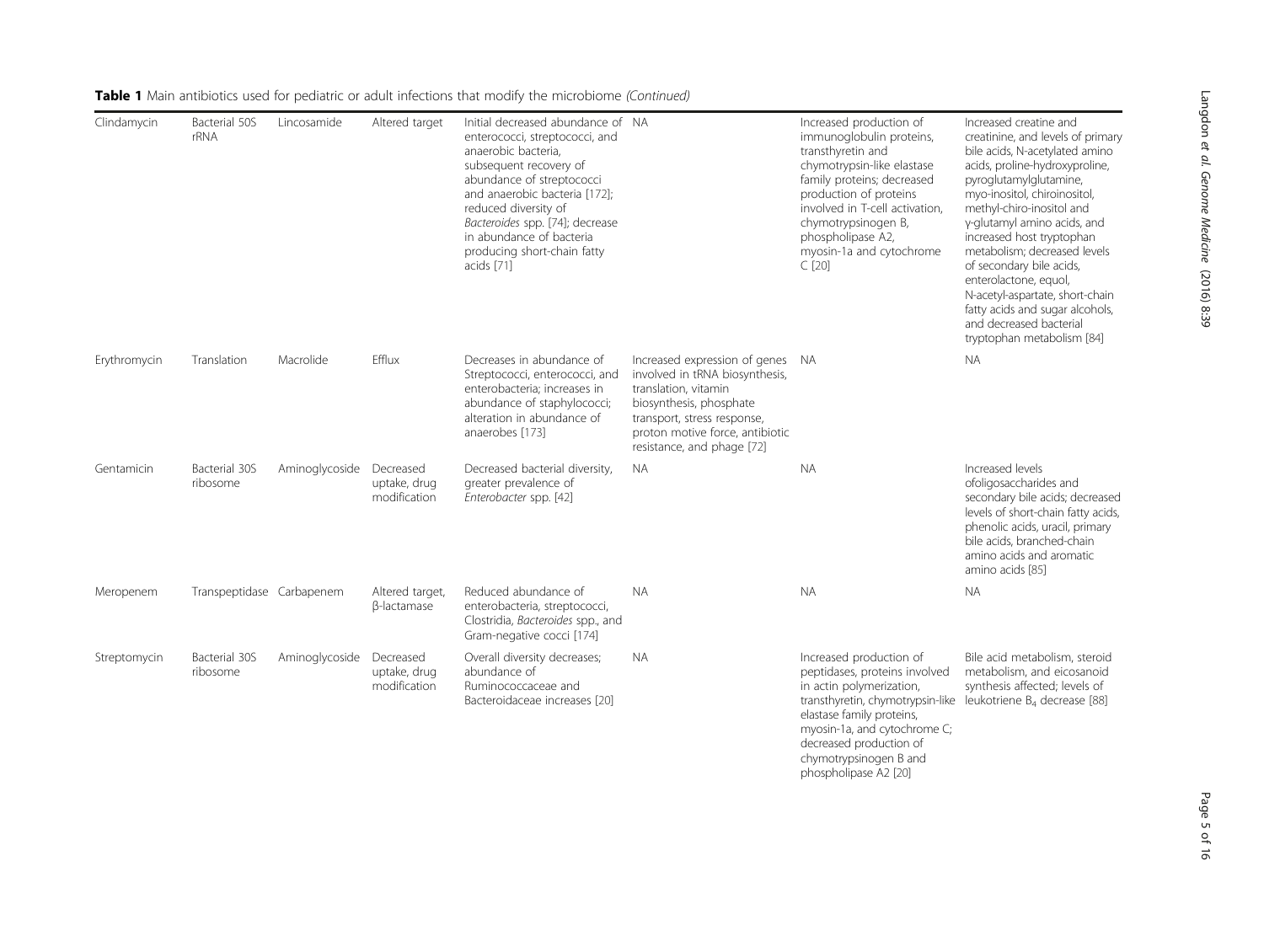| Ticarcillin | Transpeptidase B-lactam   |              | Altered target,<br>β-lactamase     | Decreased abundance of<br>enterococci [175]                                                                                                                                                                                                | <b>NA</b>                                                                                                                                                                                                                                                                                  | <b>NA</b> | <b>NA</b>                                                                                                                                                                                                             |
|-------------|---------------------------|--------------|------------------------------------|--------------------------------------------------------------------------------------------------------------------------------------------------------------------------------------------------------------------------------------------|--------------------------------------------------------------------------------------------------------------------------------------------------------------------------------------------------------------------------------------------------------------------------------------------|-----------|-----------------------------------------------------------------------------------------------------------------------------------------------------------------------------------------------------------------------|
| Tigecycline | Bacterial 30S<br>ribosome | Tetracycline | Altered target,<br>efflux          | Reduction in abundance of<br>enterococci, E. coli, lactobacilli,<br>and bifidobacteria and<br>increases in other<br>enterobacteria and yeasts<br>[176]; reduction in abundance<br>of Bacteroidetes and increases<br>in Proteobacteria [81] | <b>NA</b>                                                                                                                                                                                                                                                                                  | <b>NA</b> | <b>NA</b>                                                                                                                                                                                                             |
| Vancomycin  | Peptidoglycan             | Glycopeptide | Altered<br>peptidoglycan<br>target | Decreased bacterial diversity<br>[177]                                                                                                                                                                                                     | Increased expression of genes NA<br>involved in tRNA biosynthesis,<br>translation, vitamin<br>biosynthesis, phosphate<br>transport, stress response,<br>proton motive force, antibiotic<br>resistance, and phage [72];<br>reduced immune cell and<br>mitochondrial gene<br>expression [19] |           | Leukotriene $B_4$ affected [88];<br>increased levels of<br>oligosaccharides and<br>decreased levels of<br>short-chain fatty acids and<br>uracil [86]; low doses increase<br>levels of short-chain fatty<br>acids [53] |

Table 1 Main antibiotics used for pediatric or adult infections that modify the microbiome (Continued)

NA data not available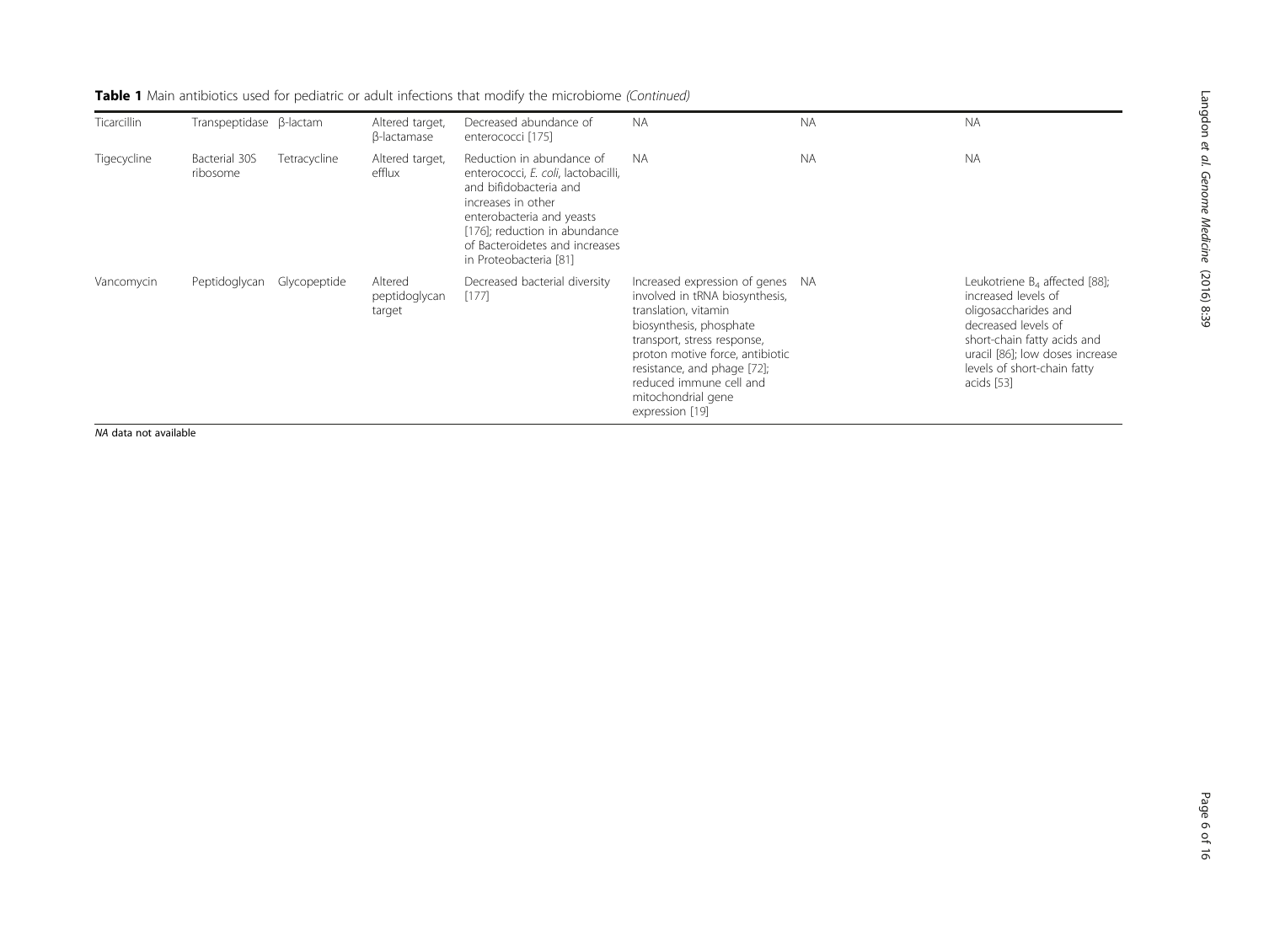make nutritional therapy ineffective [\[49\]](#page-11-0). Intriguingly, a week-long course of either amoxicillin or cefdinir has been found to improve nutritional recovery and reduce mortality associated with severe acute malnutrition [\[50](#page-12-0)]. The combination of antibiotics and nutritional therapy has become standard of care in outpatient management of severe acute malnutrition [\[51](#page-12-0)]. The growth response of malnourished patients to therapeutic-dose antibiotics parallels the phenomenon where increased growth is observed in animals given continuous, low-dose, broadspectrum antibiotics [[52\]](#page-12-0). This effect, as well as more subtle metabolic shifts toward adiposity, has been reproduced in mice [\[53](#page-12-0)]. Children from low-income countries also show increased weight gain after antibiotic therapy even when they are not clinically malnourished [\[54](#page-12-0)]. More research is needed to establish the mechanisms underlying this treatment and to quantify its repercussions in terms of antibiotic resistance.

On the other hand, obesity has grown to epidemic proportions in developed countries. In 2015, over 30 % of adults and 17 % of children in the USA were estimated to have obesity [\[55](#page-12-0), [56](#page-12-0)]. The contributions of diet and lifestyle to weight gain are well publicized, but the role of the gut microbes has only recently come to light. A high-calorie diet shifts the microbial ecology toward Firmicutes at the expense of Bacteroidetes, thus increasing the energy harvesting capacity of the microbiota [[57](#page-12-0)]. Microbes from obesity-discordant twins can reproduce the respective phenotypes in gnotobiotic mice [\[58, 59](#page-12-0)], which indicates a causal role for the microbiota in obesity. Antibiotic exposure during infancy has been found to increase the risk of overweight in preadolescence for boys [\[47\]](#page-11-0), although this association was not found in a different population. Similarly, the risk of developing type 2 diabetes increases with repeated use of penicillins, macrolides, cephalosporins, and quinolones [\[60, 61](#page-12-0)]. This association could be confounded by the increased susceptibility of people with diabetes to infections requiring antibiotic treatment; however, this possibility is countered by the fact that antifungals and antivirals, which are also more frequently sought by these patients, do not increase the risk of developing diabetes [\[61\]](#page-12-0). These findings support the notion that the bacteriome has a strong but uncharacterized role in metabolic disease. Further research is critical to understand the mechanisms underlying these nutritional and metabolic health effects of the bacteriome. This understanding will promote rational and frugal antibiotic use to prevent microbiome disruption and enable the restoration of the microbiota after antibiotic use.

#### Adulthood

The mature adult microbiome has been assessed across many populations. The largest project in this area to date is the Human Microbiome Project, which assessed

15–18 body sites in 242 participants in 2012 and continues to sample new individuals [[62\]](#page-12-0). An important finding from this project was that microbial populations differ substantially among healthy individuals, and so far no single microbial composition has been defined as healthy, aside from a preponderance of Bacteroidetes and Firmicutes. General trends observed in follow-up studies include a decrease in microbiome diversity in developed countries compared with the diversity found in hunter-gatherers or societies with restricted access to Western medicine [[63](#page-12-0), [64\]](#page-12-0). This difference is often attributed to the hygiene hypothesis, which in addition to improved cleanliness points to the overuse of antibiotics during infections as causal to a reduced microbiome diversity in developed countries. A large range of antibiotics has indeed been shown to transiently or permanently alter the composition of healthy adult microbiotas, usually via depletion of one or several taxa (Table [1](#page-3-0)). Importantly, the effects of an antibiotic on a microbial community in vivo are likely to be depend on the phylogenetic composition of the community and are not predictable on the basis of the susceptibilities of isolated members of the community to antibiotics observed in vitro. Predicting the effects of antibiotics is complicated by the widely varying concentration of the drug across the body, different microbial growth stages [\[65](#page-12-0)], antibiotic-associated induction of phages, interdependence among microbial taxa, and the existence of "cheaters", or susceptible microbes that are protected by extracellular resistance enzymes produced by other microbes [[66](#page-12-0)]. Repeated empirical measurements of the effects of an antibiotic on a microbial community are therefore the best way to predict how a particular gut microbiome will respond to a given antibiotic.

Oral amoxicillin exposure caused marked shifts in microbiome composition that lasted approximately 30 days on average and were observed for more than 2 months in some of the treated individuals [[67\]](#page-12-0). Large shifts were also reported during an oral course of ciprofloxacin, with the changes persisting for several weeks; the extent of restoration of the baseline composition of the microbiome was highly subject-dependent [\[68, 69](#page-12-0)]. A similar subject-dependence in the composition of the microbiome after antibiotic therapy was also observed with cefprozil [\[63\]](#page-12-0). The effect of antibiotics also differs by body site, with the throat and saliva recovering their initial microbial diversity after antibiotic therapy much more quickly than the gut [\[70](#page-12-0), [71](#page-12-0)]. In addition to their effect on the phylogenetic makeup of the microbiome, antibiotics select for resistance in the surviving gut microbiota by stimulating the expression of antibiotic resistance, stress response, and phage genes [[72](#page-12-0)] (Table [1](#page-3-0)), as well as by increasing the abundance of the resistance genes themselves [[73](#page-12-0), [74](#page-12-0)].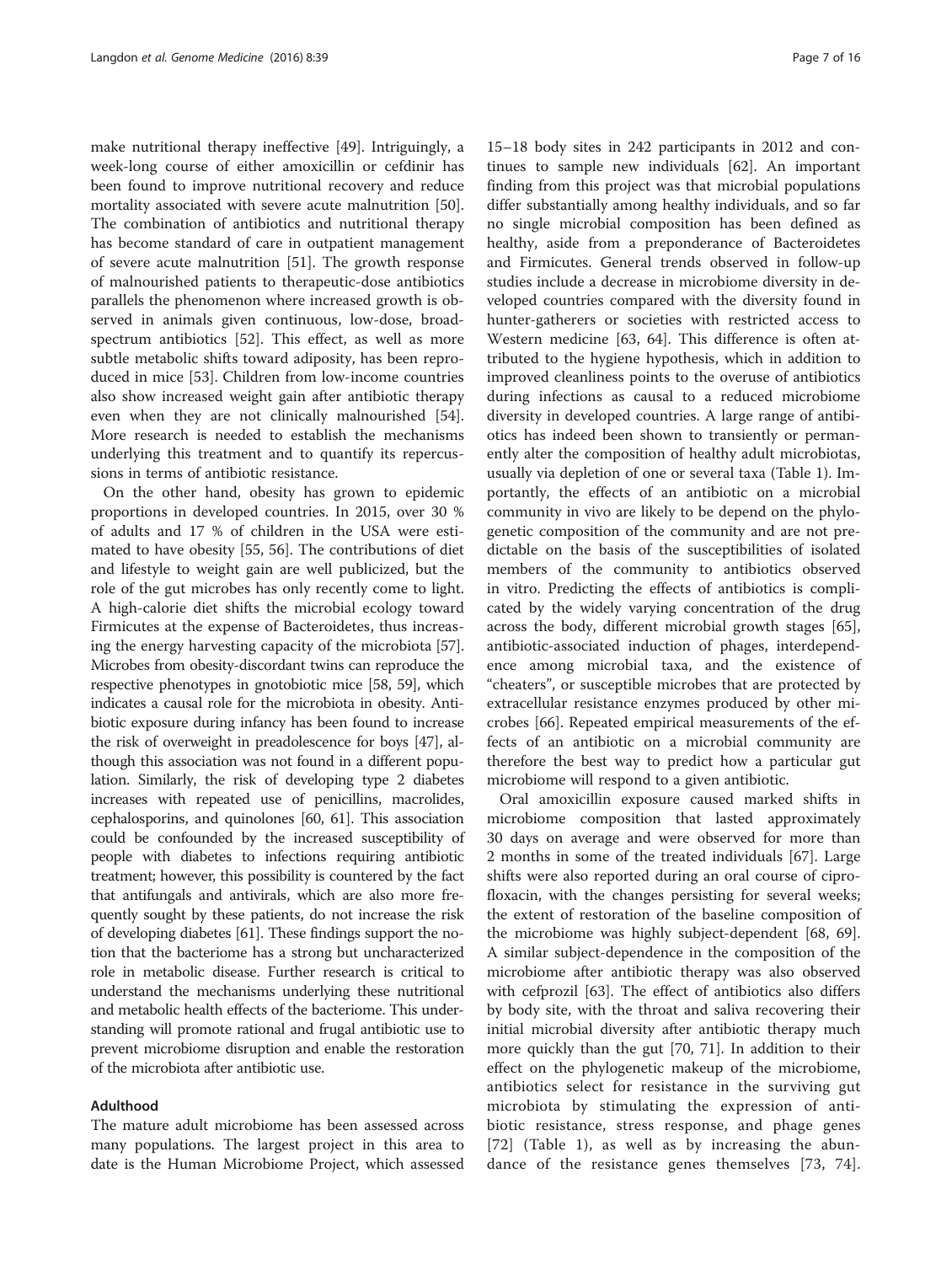These mobilized resistance genes are a reservoir for drug resistance in pathogens [[75](#page-12-0)].

There are multiple and poorly understood interactions between the microbiome and immune system. Failure to regulate immune responses to benign organisms is a common one. Antibiotics interfere with the interaction between the microbiome and immune system, resulting in immunological disorders [[35](#page-11-0), [76\]](#page-12-0); antibiotics also increase the host's susceptibility to pathogens [[34](#page-11-0), [46](#page-11-0), [77](#page-12-0), [78](#page-12-0)] (Table 2). Indeed, antibiotics have been shown to alter the transcriptome and proteome of host tissues [[19, 20](#page-11-0)] (Table [1](#page-3-0)). Perturbations in the host proteome followed a different timescale than perturbations in the species content of the microbiome, with the streptomycin-altered proteome recovering before the microbiota but the clindamycin-perturbed proteome remaining perturbed after microbiota recovery [\[20\]](#page-11-0). In an elegant study by Morgun et al. [[19](#page-11-0)], the effects of antibiotics on the host transcriptome were classified by their major cause. The reduction in the number of bacteria in general caused a decrease in gene expression in immune cells, whereas the presence of antibiotics and a prevalence of antibioticresistant bacteria together caused a reduction in mitochondrial gene expression and in the number of mitochondria per cell. Although the ability of antibiotics to affect mitochondria (which is due to the bacterial origin of these organelles) was previously known, the researchers identified the virulence-associated molecular pathways of Pseudomonas aeruginosa as important drivers of mitochondrial gene loss and host cell death in this study. These and other findings clearly show that antibiotics, alone and through their effects on the gut microbiota, have important effects on host gene expression.

The majority of studies investigating the effects of antibiotics on the gut metabolome have been focused on susceptibility to infection, most notably with Clostridium difficile and Salmonella typhimurium. The number of deaths associated with C. difficile infection reaches 14,000 per year [\[79](#page-12-0)]. Infected patients receive high-dose, extended-duration treatment with multiple antibiotics, yet nevertheless up to 65 % of patients relapse [[80\]](#page-12-0). Recurrence of C. difficile-associated diarrhea is associated with a low-diversity microbiome [\[77](#page-12-0)]. Exposure to either clindamycin or tigecycline decreases microbiome diversity and increases susceptibility to C. difficile infection [[78, 81\]](#page-12-0). Similarly, streptomycin and vancomycin use has been shown to cause an increased susceptibility to S. typhimurium infection [\[46](#page-11-0)]. The release of sugars and bile acids due to antibiotic-induced depletion of the metabolic activities of gut commensals has been proposed as a potential mechanism for this effect [[82](#page-12-0), [83](#page-12-0)]. These nutrients provide an ecological niche that can be exploited by pathogens. Multiple studies in which high-throughput metabolomics was performed on an antibiotic-treated microbiome have shown that high concentrations of antibiotics reduce or eliminate most products of bacterial metabolism (including shortchain fatty acids and secondary bile acids), whereas their precursors (including oligosaccharides, sugar alcohols, and primary bile acids) build up [\[21,](#page-11-0) [84](#page-12-0)–[87](#page-12-0)]. In addition, several compounds of the bile acid, steroid, and tryptophan metabolic pathways were significantly altered by antibiotic treatment [[88, 89\]](#page-12-0) (Table [1](#page-3-0)). These metabolic effects seem to be independent of antibiotic class and rather depend on antibiotic concentration, as subtherapeutic doses of penicillin, vancomycin, penicillin plus vancomycin, or chlortetracycline actually increase the concentration of short-chain fatty acids [[53](#page-12-0)]. Multiple metabolic routes exist for C. difficile to exploit following antibiotic treatment. In particular, antibiotics deplete the bile acid-hydroxylating activity of Clostridium scindens, which is required for protection

**Table 2** Examples of antibiotic-induced changes in microbiota that lead to disease

| Feature                  | Effect of antibiotics                                                                                                                            | Pathological consequence                                                                                                                                                                              |
|--------------------------|--------------------------------------------------------------------------------------------------------------------------------------------------|-------------------------------------------------------------------------------------------------------------------------------------------------------------------------------------------------------|
| Antibiotic<br>resistance | Enrichment for resistance genes and resistant organisms [73]. In<br>some cases, the rates of genetic exchange between microbes<br>increase [178] | Multidrug-resistant tuberculosis. Carbapenem-resistant Escherichia<br>coli infection [79]                                                                                                             |
| Vitamin<br>production    | Depletion of vitamin-producing bacteria                                                                                                          | Broad-spectrum antibiotic use (especially $\beta$ -lactams with an N-<br>methylthiotetrazole moiety) can cause vitamin K deficiency leading<br>to hypoprothrombinemia and uncontrolled bleeding [179] |
| Digestion                | Changes in the proportions of relevant metabolic functions in<br>the microbiome [180]                                                            | Altered efficiency of nutrient extraction from food that can<br>contribute to obesity [45, 59]                                                                                                        |
| Diversity                | Reduced number of different microbes [68]                                                                                                        | Lower diversity reduces ecological stability and resistance to<br>pathogens. Increased susceptibility to infection and diarrhea<br>[34, 46, 77, 78]                                                   |
| Resilience               | Decreased availability of microbes to take over newly open<br>niches                                                                             | Each course of antibiotic acts on a new ecology. Recovery to a<br>stable state, and to a particular stable state, is highly individual [63]                                                           |
| Immune<br>regulation     | Increased inappropriate immune activity                                                                                                          | Asthma, allergies and autoimmune diabetes have all been linked to<br>antibiotic use [6, 10, 61]                                                                                                       |
|                          | Composition Varying effects across taxa and for different durations                                                                              | See Table 1 [41, 67-69, 72]                                                                                                                                                                           |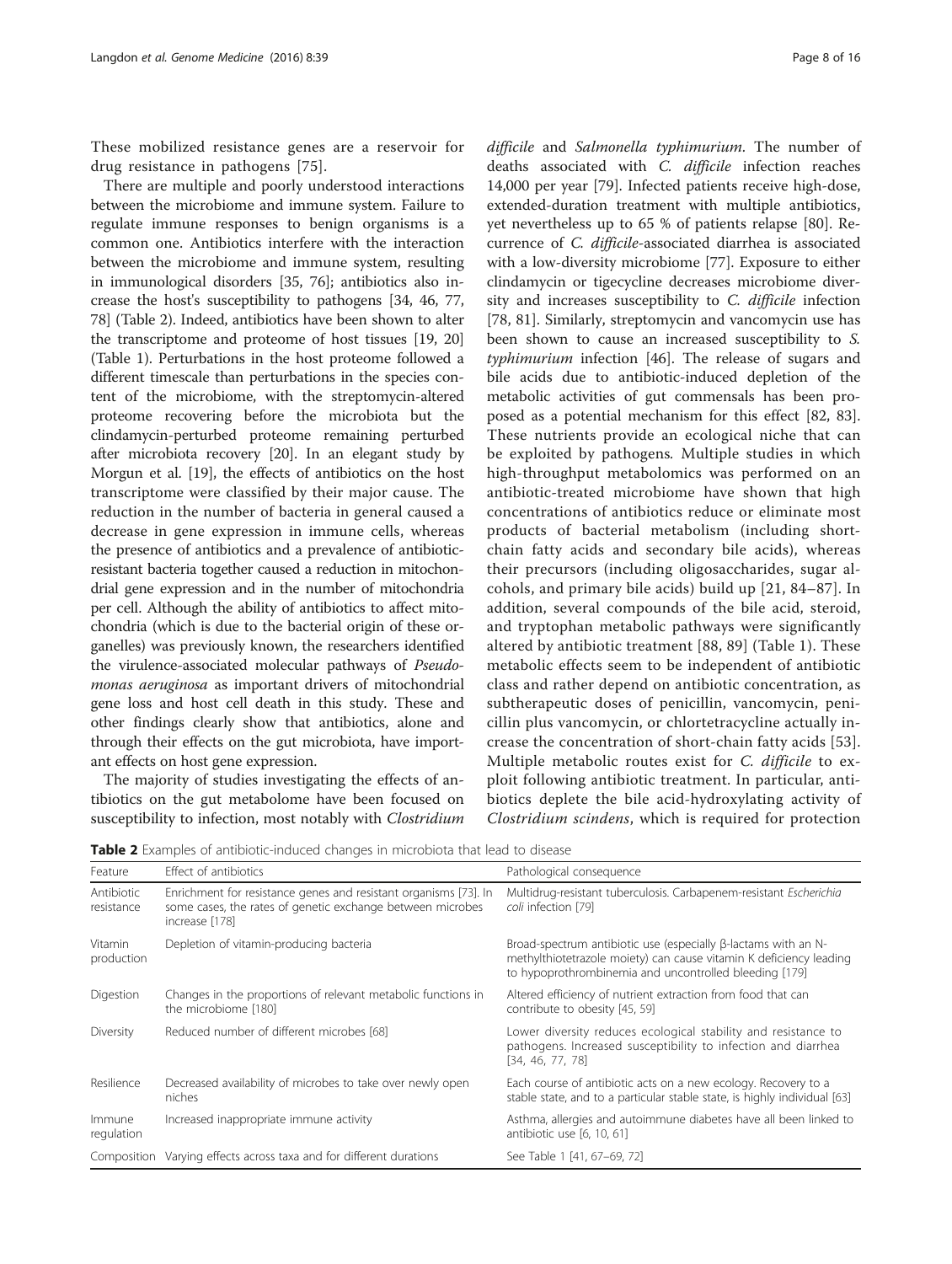against C. difficile infection [[90\]](#page-12-0). As an additional mechanism promoting infection, antibiotics may enhance bacterial translocation out of the gut [[91\]](#page-12-0). These findings show that provision of broad-spectrum antibiotics can be counterproductive in the treatment of recalcitrant, antibiotic-resistant infections. Alternative strategies such as fecal microbiota transplants (FMTs), which are discussed below, have been used to treat C. difficile with a cure rate higher than 90 % [[92](#page-13-0)].

# Alternative approaches for modulating the gut microbiota

## Targeting pathogens while maintaining a healthy microbiota

The examples highlighted above make it clear that overuse of antibiotics can often have negative effects on the host through collateral damage to commensal microbes. As an alternative to broad-spectrum drugs, the development of narrow-spectrum treatments that specifically reduce the capacity of pathogens to cause disease while leaving commensals unharmed has been the focus of increasing interest. The enormous variety of existing antivirulence strategies is briefly summarized here. A more complete discussion of antivirulence therapeutics can be found elsewhere [\[93](#page-13-0)–[96\]](#page-13-0).

### Anti-quorum sensing

Quorum sensing (QS) is the mechanism by which bacteria coordinate behavior as a function of population density. The concentration of a continuously secreted signaling molecule serves as a marker of local population size and virulence programs are upregulated or downregulated as a function of this concentration [[97\]](#page-13-0). QS plays a critical part in the virulence of many pathogens, including Vibrio cholerae and P. aeruginosa [\[98\]](#page-13-0). QS can be pharmacologically inhibited in a variety of ways, including destruction of the QS signal [\[99\]](#page-13-0), acceleration of turnover of key QS proteins [\[100](#page-13-0)–[102](#page-13-0)], and competition with the QS signal for binding to key regulatory proteins [[103](#page-13-0)–[105](#page-13-0)]. However, P. aeruginosa variants resistant to such quorum-quenching drugs have been recently identified [\[106](#page-13-0), [107\]](#page-13-0) and development of this resistance is thought to be caused by a selective disadvantage in those bacteria lacking QS machinery, even when an infection is not occurring [\[108\]](#page-13-0). These observations underscore the risks of having an anthropocentric view of "virulence" pathways and highlight a need for holistic understanding of the roles of such pathways within the cell to develop robust antivirulence strategies.

## Anti-toxin production

Toxin production is critical to the virulence of a wide variety of species. Small-molecule inhibitors of C. difficile major virulence factor toxin B [[109](#page-13-0)], Bacillus anthracis lethal factor [[110](#page-13-0)], B. anthracis protective antigen channel [[111](#page-13-0)], and *Escherichia coli* verotoxin [[112](#page-13-0)] have been developed as a countermeasure to the activity of these bacterial toxins. Taking inspiration from the body's own defense repertoire and the historical use of antisera against bacterial infections [\[113](#page-13-0)], antibodies against Shiga [[114, 115\]](#page-13-0) and anthrax [[116\]](#page-13-0) toxins have also been developed. Small-molecule inhibitors of ToxT, the transcription factor controlling the production of cholera toxin, have been shown to be effective in mouse models, though associated with the development of resistance [[117, 118](#page-13-0)]. Finally, inhibitors of type 2, [\[119](#page-13-0)], type 3  $[119-125]$  $[119-125]$  $[119-125]$  $[119-125]$ , and type 4  $[126]$  $[126]$  secretion systems have been identified, which collectively inhibit the virulence of Yersinia pseudotuberculosis, Chlamidophila pneumoniae, Chlamidia trachomatis, Shigella flexneri, S. typhimurium, E. coli, and Brucella spp. Whether inhibition of toxin production is a stable strategy against virulence is unclear because although toxin producers are at an increased metabolic burden relative to nonproducers when the toxin is ineffective, this environment provides a strong selective pressure for anti-toxin-resistant mutants or even for mutants that overexpress the toxin [[108](#page-13-0)].

### Other antivirulence strategies

Pilus formation is critical to the adherence of uropathogenic E. coli to host cell tissue and several compounds that inhibit pili (pilicides) have been effective against this strain [\[127](#page-13-0)–[130\]](#page-13-0). Carotenoid production is important to the removal of host reactive oxygen species by Staphylococcus aureus and inhibitors of carotenoid production reduce the virulence of this organism [\[131\]](#page-13-0). The production of biofilms is important to the virulence of several pathogens and also interferes with the delivery of antibiotics to their target site. Anti-biofilm compounds, in addition to restricting virulence when used as monotherapy [[132](#page-13-0)], could be used in conjunction with broadspectrum antibiotics or orthogonal antivirulence therapies. Finally, siderophores facilitate the scavenging of rare iron from the host environment and are therefore critical to the survival of several pathogens, including P. aeruginosa. Compounds that inactivate siderophores therefore represent an evolutionarily robust antivirulence strategy [[133](#page-13-0)]. Taken together, antivirulence therapies are a promising alternative to traditional broad-spectrum drugs owing to reduction of potential off-target effects as well as reduction in the number of organisms under pressure to develop resistance, even if the ideal "evolution-proof" therapy has not been found.

#### Restoring or enhancing the microbiota

In contrast to approaches focused on targeting certain members of the gut microbiota, strategies have been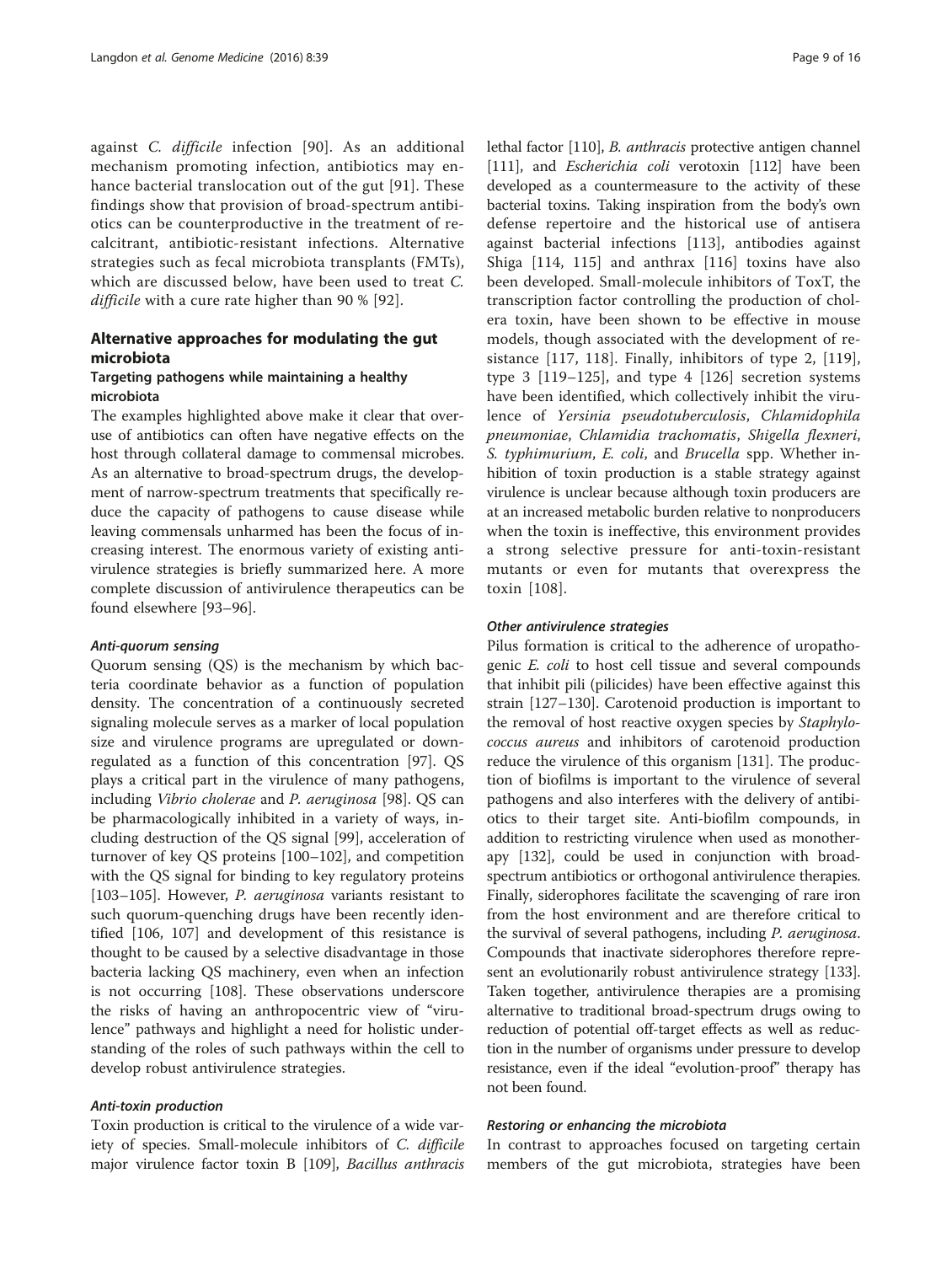developed to prevent enteric infections through the delivery of additional or replacement species to the gut to increase its resilience to infection. These strategies include the use of probiotics, fecal microbiota transplants, and phage therapy.

## **Probiotics**

Probiotics are defined as "live microorganisms which when administered in adequate amounts confer a health benefit on the host" [[134\]](#page-14-0). Probiotics are often seen as an approach to restore or improve a dysbiotic microbiota [\[135](#page-14-0)] and are an effective treatment for a wide range of gastrointestinal diseases, including C. difficile infection [\[136](#page-14-0)], antibiotic-associated diarrhea [[137](#page-14-0)–[139](#page-14-0)], and acute infectious diarrhea [\[140\]](#page-14-0). Lactobacillus species are used as probiotics [[141](#page-14-0)], with L. salivarius being effective against Listeria infection [[142](#page-14-0)] and L. reuteri being preventive against antibiotic-associated diarrhea [[143\]](#page-14-0). In addition, *Bifidobacterium animalis* has been shown to protect against infections in infants [[144\]](#page-14-0) and E. coli Nissle, in addition to being an effective treatment for Crohn's disease and inflammatory bowel disease [[145\]](#page-14-0), has been shown to reduce enteric counts of multidrug-resistant E. coli [\[146](#page-14-0)]. Most meta-analyses of probiotic use agree that while probiotics can be effective against a range of gut dysbioses, more specific data are needed to determine which probiotics are best for particular patient groups, especially as extensive interindividual variation exists in the composition of gut microbiota.

Advances in genetic engineering have fueled a growing interest in augmenting the gut microbiota with engineered strains to expand gut function or resilience beyond what can be achieved by administration of unmodified strains. Engineered Lactococcus lactis has been used to express and deliver antimicrobial peptides against E. faecium, reducing pathogen counts by 10,000 fold in vitro [[147](#page-14-0)]. Excitingly, a recombinant invasive strain of L. lactis was used to transfect host cells with engineered DNA in vivo, which led to stimulation of tuberculosis antigen production in mice [[148](#page-14-0)]. Additionally, "sense and destroy" probiotics, which encode sensors for biomarkers of pathogenic strains, have been developed. Upon detection of a pathogen, these probiotics activate a genetic program to kill their target. Two recent studies engineered probiotics to detect 3-acyl-homoserine lactone (used in QS) to specifically target P. aeruginosa. Pathogen killing was mediated by expression of engineered antimicrobial peptides in one instance [[149](#page-14-0)] and by increased motility and expression of biofilm degradation enzymes and antimicrobial peptides in the second [\[150\]](#page-14-0). Such "smart" therapeutics promise to reduce the development of resistance and off-target effects by restricting treatment to strains of interest in a time-specific and space-specific

manner. However, production of killing compounds is not the only mechanism by which engineered probiotics can ward off infections. Increased understanding of nutrient resource (e.g., carbohydrate) utilization within the gut is enabling the development of strains that can outcompete pathogens when available metabolic niches are colonized [[82](#page-12-0), [151\]](#page-14-0). Although substantial challenges regarding the safety, containment, and consumer acceptance of engineered probiotics remain to be fully addressed, the therapeutic potential of probiotics enabled by genetic engineering of the gut microbiome is enormous.

## Fecal microbiota transplants

For opportunistic, antibiotic-resistant infections such as C. difficile infections, alternative therapies to antibiotics are far superior to antibiotic-based approaches [[152](#page-14-0), [153](#page-14-0)]. The transfer of fecal microbes from a healthy person to a patient has been used as a remedy for recurrent diarrhea for at least 1700 years [\[154\]](#page-14-0). This approach is the most comprehensive and crude form of probiotic therapy, as an entire balanced community is administered at once, without necessarily knowing which components are valuable. Healthy fecal microbes are thought to suppress C. difficile blooms through niche competition and, potentially, through the production of yet unidentified growth inhibitors. In the near term, FMTs might become a critical tool to limit the spread of antibiotic resistance and lengthen the time to obsolescence for remaining viable antibiotics. In the future, FMTs might be replaced by defined preparations of their constituent therapeutic factors as detailed knowledge of the ecology of the gut microbiota increases.

## Phage therapy

In addition to its bacterial inhabitants, the gut contains an equally fascinating viral community that exerts a profound effect on the microbiota and, in turn, on the host. As the natural predators of bacteria, phages were used to treat bacterial infections before the advent of antibiotics, after which the use of phage therapy was restricted to the USSR [[155\]](#page-14-0). As antibiotics have become less effective, phages have been the focus of renewed therapeutic interest as they are often highly specific to their target bacteria (which reduces off-target effects on the rest of the microbiota) and are self-replicating (which reduces the costs of producing phage-based therapeutics relative to the costs of producing small-molecule therapeutics and also enables co-evolution of the therapies and their pathogen targets). Phages active against *E. fae*calis [\[156\]](#page-14-0), Bacillus cereus [[157](#page-14-0)], and P. aeruginosa [[158](#page-14-0)] have been identified, among many others. As is the case for antibiotics, the development of resistance to phages is evolutionarily favorable, but phage-resistant mutants have been observed to be less virulent than their phage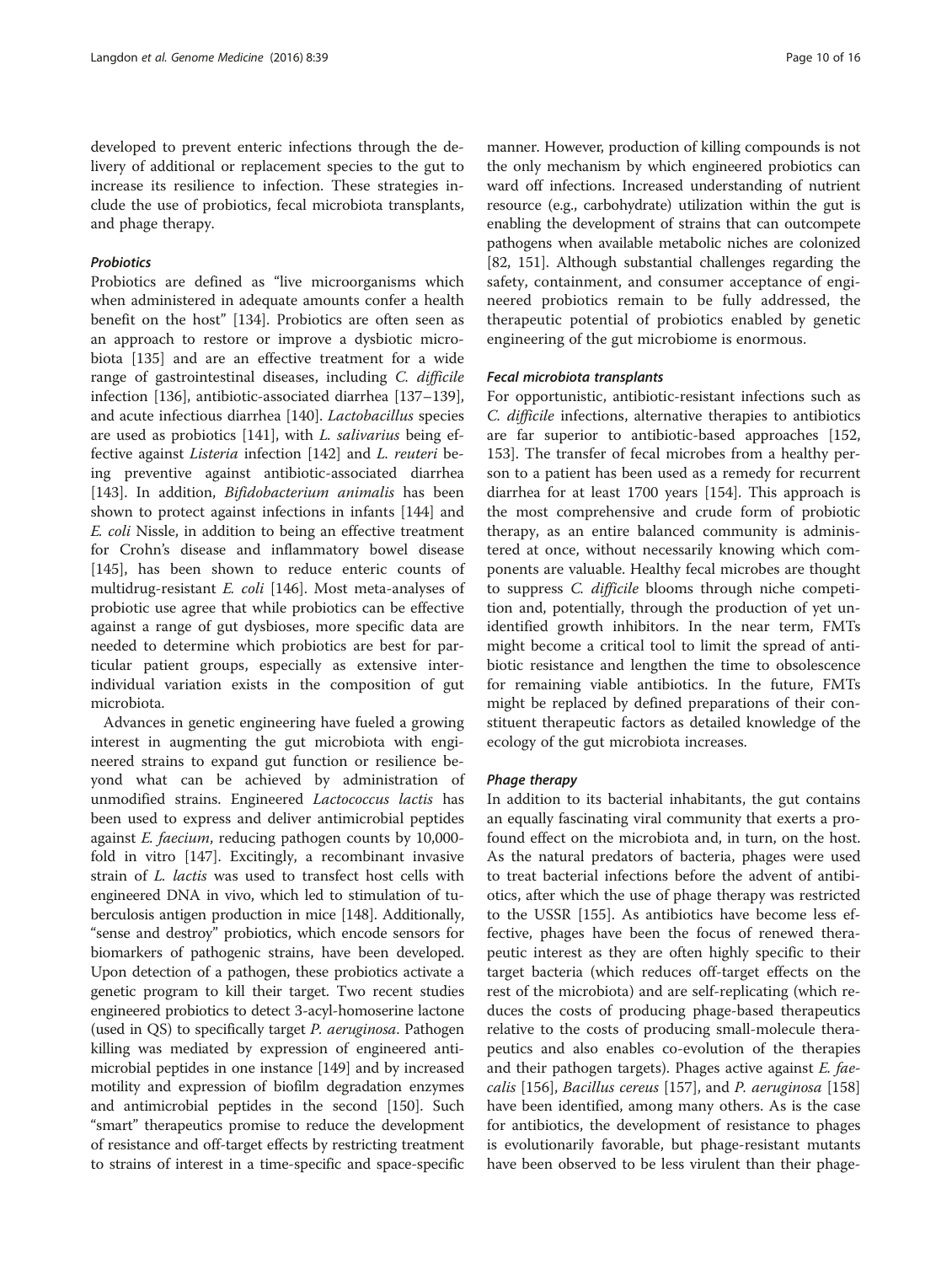<span id="page-10-0"></span>susceptible wild type for some bacteria/phage combinations [[159](#page-14-0), [160\]](#page-14-0). Excitingly, phages have also been the subject of genetic engineering to improve their function in modulating the gut ecosystem [\[161](#page-14-0)]. In particular, the expression of a biofilm-degrading enzyme on the genome of T7 phages enabled simultaneous reduction of biofilm and bacterial lysis in a positive-feedback manner [[162\]](#page-14-0). T7 phages have also been engineered to encode quorum-quenching enzymes as a defense against biofilm formation [\[163](#page-14-0)]. Recently, the natural transformation capacity of phages has been coupled with programmable nucleases to enable the generation of phages that specifically kill bacteria with undesirable genomic sequences, such as antibiotic resistance genes or virulence factors [\[164](#page-14-0), [165](#page-14-0)]. By programming sequences from resistance genes and lytic phages as substrates for nucleases, Yosef et al. [[166](#page-14-0)] generated a system with a positive selective pressure for loss of antibiotic resistance. On the basis of these reports, we envision that the first diseases for which phage therapy would be appropriate are those whose bacterial cause is well-defined, refractory to antibiotics, and accessible to phages, such as diseases caused by Mycobacterium tuberculosis, V. cholerae, C. difficile, enteroaggregative E. coli, and diffusely adherent E. coli. Although substantial hurdles involving resistance to both phages and engineered nucleases need to be cleared, natural and engineered phages hold great promise as future tools in the fight against pathogens and dysbiotic community states.

#### Conclusions and future directions

Antibiotics shape the ecology of the gut microbiome in profound ways, causing lasting changes to developing and mature microbiotas. The application of nextgeneration sequencing has enabled detailed views of the side effects these drugs have on commensal populations during treatment of infections. In addition to the increased threat of resistance to antibiotics caused by the overuse of these compounds, these important side effects make it clear that overuse of broad-spectrum antibiotics must be quickly phased out in favor of more precise approaches and must be complemented by efficient methods to restore the microbiome after injury. Fortunately, recent advances in the development of narrow-spectrum antivirulence compounds, coupled with a renewed interest in the use of probiotics, FMTs and phage therapy, bring new hope to defeating diseasecausing bacteria while limiting collateral damage to the microbiota. Looking ahead, we anticipate that individualized ecological and metabolic models of the microbiome will have an important role in informing treatment options during dysbiosis, and that these treatment options will be expanded to include evolution-resistant antivirulence compounds, robust curated communities of healthy gut commensals, and "smart" living therapeutics

that sense and respond to disease states with minimal patient and doctor intervention. Collectively, advancements in our understanding of the effects of antibiotics on gut commensals are leading to new insights into this complex and important microbial community and are driving new therapeutic strategies in our fight against pathogenic bacteria.

#### Abbreviations

FMT: fecal microbiota transplant; MRSA: methicillin-resistant Staphylococcus aureus; QS: quorum sensing.

#### Competing interests

The authors declare that they have no competing interests.

#### Authors' contributions

AL and NC performed literature searches and drafted and edited the manuscript. GD edited the manuscript and provided guidance. All authors read and approved the final manuscript.

#### Acknowledgements

AL is supported in part by a Clinical and Translational Science Award (CTSA) program of the National Center for Advancing Translational Sciences (NCATS) of the National Institutes of Health (NIH), under award numbers UL1 TR000448 and TL1 TR000449. NC is supported in part by the Pediatric Gastroenterology Research Training Program of the NIH, under award number T32 DK077653. This work was supported in part by the National Institute of General Medical Sciences (grant numberR01-GM099538) and the NIH Director's New Innovator Award (number DP2-DK-098089) to GD. The content is solely the responsibility of the authors and does not necessarily represent the official views of the NIH.

#### Author details

<sup>1</sup> Center for Genome Sciences, Washington University School of Medicine Campus Box 8510, 4515 McKinley Research Building, St. Louis, MO 63108, USA. <sup>2</sup>Clinical Research Training Center, Washington University School of Medicine Campus Box 8051, 660 South Euclid Avenue, St. Louis, MO 63110-1093, USA. <sup>3</sup>Department of Pathology & Immunology, Washington University School of Medicine, Campus Box 8118, 660 South Euclid Ave, St. Louis, MO 63110, USA. 4 Department of Biomedical Engineering, Washington University in Saint Louis, Campus Box 1097, 1 Brookings Drive, Saint Louis, MO 63130, USA. <sup>5</sup>Department of Molecular Microbiology, Washington University School of Medicine, Campus Box 8230, 660 S. Euclid Ave, St. Louis, MO 63110, USA.

#### Published online: 13 April 2016

#### References

- 1. Kinch MS, Patridge E, Plummer M, Hoyer D. An analysis of FDA-approved drugs for infectious disease: antibacterial agents. Drug Discov Today. 2014;19:1283–7. doi:[10.1016/j.drudis.2014.07.005](http://dx.doi.org/10.1016/j.drudis.2014.07.005).
- 2. Review on Antimibrobial Resistance. Antimicrobial resistance: tackling a crisis for the health and wealth of nations. 2014. [http://amr-review.org/sites/](http://amr-review.org/sites/default/files/AMR%20Review%20Paper%20-%20Tackling%20a%20crisis%20for%20the%20health%20and%20wealth%20of%20nations_1.pdf) [default/files/AMR%20Review%20Paper%20-%20Tackling%20a%20crisis%](http://amr-review.org/sites/default/files/AMR%20Review%20Paper%20-%20Tackling%20a%20crisis%20for%20the%20health%20and%20wealth%20of%20nations_1.pdf) [20for%20the%20health%20and%20wealth%20of%20nations\\_1.pdf.](http://amr-review.org/sites/default/files/AMR%20Review%20Paper%20-%20Tackling%20a%20crisis%20for%20the%20health%20and%20wealth%20of%20nations_1.pdf) Accessed 5 Apr 2016.
- 3. Guarner F, Malagelada J-R. Gut flora in health and disease. Lancet. 2003;361:512–9. doi:[10.1016/S0140-6736\(03\)12489-0.](http://dx.doi.org/10.1016/S0140-6736(03)12489-0)
- 4. Holmes E, Loo RL, Stamler J, Bictash M, Yap IKS, Chan Q, et al. Human metabolic phenotype diversity and its association with diet and blood pressure. Nature. 2008;453:396–400. doi[:10.1038/nature06882.](http://dx.doi.org/10.1038/nature06882)
- 5. Smith MI, Yatsunenko T, Manary MJ, Trehan I, Mkakosya R, Cheng J, et al. Gut microbiomes of Malawian twin pairs discordant for kwashiorkor. Science. 2013;339:548–54. doi[:10.1126/science.1229000](http://dx.doi.org/10.1126/science.1229000).
- 6. Stefka AT, Feehley T, Tripathi P, Qiu J, McCoy K, Mazmanian SK, et al. Commensal bacteria protect against food allergen sensitization. Proc Natl Acad Sci U S A. 2014;111:13145–50. doi[:10.1073/pnas.1412008111.](http://dx.doi.org/10.1073/pnas.1412008111)
- 7. Marchesi JR, Holmes E, Khan F, Kochhar S, Scanlan P, Shanahan F, et al. Rapid and noninvasive metabonomic characterization of inflammatory bowel disease. J Proteome Res. 2007;6:546–51. doi:[10.1021/pr060470d](http://dx.doi.org/10.1021/pr060470d).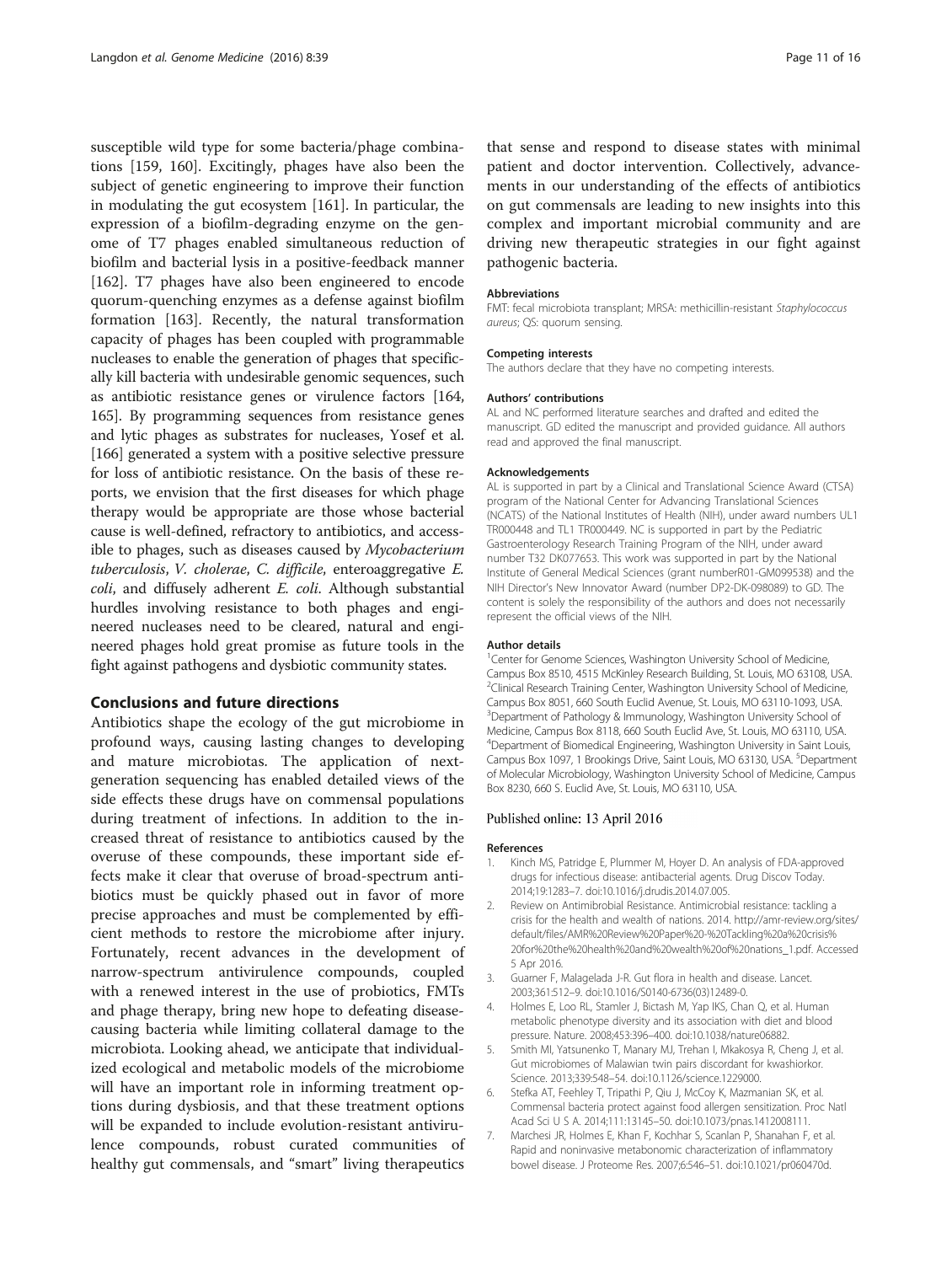- <span id="page-11-0"></span>8. Hsiao EY, McBride SW, Hsien S, Sharon G, Hyde ER, McCue T, et al. Microbiota modulate behavioral and physiological abnormalities associated with neurodevelopmental disorders. Cell. 2013;155:1451–63. doi:[10.1016/j.](http://dx.doi.org/10.1016/j.cell.2013.11.024) [cell.2013.11.024](http://dx.doi.org/10.1016/j.cell.2013.11.024).
- 9. Lewis JD, Chen EZ, Baldassano RN, Otley AR, Griffiths AM, Lee D, et al. Inflammation, antibiotics, and diet as environmental stressors of the gut microbiome in pediatric Crohn's disease. Cell Host Microbe. 2015;18:489–500. doi[:10.1016/j.chom.2015.09.008.](http://dx.doi.org/10.1016/j.chom.2015.09.008)
- 10. Teo SM, Mok D, Pham K, Kusel M, Serralha M, Troy N, et al. The infant nasopharyngeal microbiome impacts severity of lower respiratory infection and risk of asthma development. Cell Host Microbe. 2015;17:704–15. doi[:10.1016/j.chom.2015.03.008.](http://dx.doi.org/10.1016/j.chom.2015.03.008)
- 11. Cuthbertson L, Rogers GB, Walker AW, Oliver A, Green LE, Daniels TW, et al. Respiratory microbiota resistance and resilience to pulmonary exacerbation and subsequent antimicrobial intervention. ISME J. 2015. doi[:10.1038/ismej.](http://dx.doi.org/10.1038/ismej.2015.198) [2015.198.](http://dx.doi.org/10.1038/ismej.2015.198)
- 12. Segata N, Waldron L, Ballarini A, Narasimhan V, Jousson O, Huttenhower C. Metagenomic microbial community profiling using unique clade-specific marker genes. Nat Methods. 2012;9:811–4. doi[:10.1038/nmeth.2066](http://dx.doi.org/10.1038/nmeth.2066).
- 13. Abubucker S, Segata N, Goll J, Schubert AM, Izard J, Cantarel BL, et al. Metabolic reconstruction for metagenomic data and its application to the human microbiome. PLoS Comput Biol. 2012;8:e1002358. doi[:10.1371/](http://dx.doi.org/10.1371/journal.pcbi.1002358) [journal.pcbi.1002358.](http://dx.doi.org/10.1371/journal.pcbi.1002358)
- 14. Kaminski J, Gibson MK, Franzosa EA, Segata N, Dantas G, Huttenhower C. High-specificity targeted functional profiling in microbial communities with ShortBRED. PLoS Comput Biol. 2015;11:e1004557. doi:[10.1371/journal.pcbi.](http://dx.doi.org/10.1371/journal.pcbi.1004557) [1004557.](http://dx.doi.org/10.1371/journal.pcbi.1004557)
- 15. Yatsunenko T, Rey FE, Manary MJ, Trehan I, Dominguez-Bello MG, Contreras M, et al. Human gut microbiome viewed across age and geography. Nature. 2012;486:222–7. doi:[10.1038/nature11053](http://dx.doi.org/10.1038/nature11053).
- 16. Subramanian S, Huq S, Yatsunenko T, Haque R, Mahfuz M, Alam MA, et al. Persistent gut microbiota immaturity in malnourished Bangladeshi children. Nature. 2014;510:417–21. doi:[10.1038/nature13421](http://dx.doi.org/10.1038/nature13421).
- 17. Hsiao A, Ahmed AMS, Subramanian S, Griffin NW, Drewry LL, Petri WA, et al. Members of the human gut microbiota involved in recovery from Vibrio cholerae infection. Nature. 2014;515:423–6. doi:[10.1038/nature13738](http://dx.doi.org/10.1038/nature13738).
- 18. Zackular JP, Baxter NT, Chen GY, Schloss PD. Manipulation of the gut microbiota reveals role in colon tumorigenesis. mSphere. 2015;1:e00001–15. doi[:10.1128/msphere.00001-15](http://dx.doi.org/10.1128/msphere.00001-15).
- 19. Morgun A, Dzutsev A, Dong X, Greer RL, Sexton DJ, Ravel J, et al. Uncovering effects of antibiotics on the host and microbiota using transkingdom gene networks. Gut. 2015;64:1732–43. doi[:10.1136/gutjnl-2014-308820.](http://dx.doi.org/10.1136/gutjnl-2014-308820)
- 20. Lichtman JS, Ferreyra JA, Ng KM, Smits SA, Sonnenburg JL, Elias JE. Host-microbiota interactions in the pathogenesis of antibiotic-associated diseases. Cell Rep. 2016;14:1049–61. doi[:10.1016/j.celrep.2016.01.009.](http://dx.doi.org/10.1016/j.celrep.2016.01.009)
- 21. Theriot CM, Koenigsknecht MJ, Carlson Jr PE, Hatton GE, Nelson AM, Li B, et al. Antibiotic-induced shifts in the mouse gut microbiome and metabolome increase susceptibility to Clostridium difficile infection. Nat Commun. 2014;5:3114. doi:[10.1038/ncomms4114](http://dx.doi.org/10.1038/ncomms4114).
- 22. Gibson MK, Crofts TS, Dantas G. Antibiotics and the developing infant gut microbiota and resistome. Curr Opin Microbiol. 2015;27:51–6. doi[:10.1016/j.](http://dx.doi.org/10.1016/j.mib.2015.07.007) [mib.2015.07.007](http://dx.doi.org/10.1016/j.mib.2015.07.007).
- 23. Hollister EB, Riehle K, Luna RA, Weidler EM, Rubio-Gonzales M, Mistretta TA, et al. Structure and function of the healthy pre-adolescent pediatric gut microbiome. Microbiome. 2015;3:36. doi[:10.1186/s40168-015-0101-x.](http://dx.doi.org/10.1186/s40168-015-0101-x)
- 24. Lim ES, Zhou Y, Zhao G, Bauer IK, Droit L, Ndao IM, et al. Early life dynamics of the human gut virome and bacterial microbiome in infants. Nat Med. 2015;21:1228–34. doi[:10.1038/nm.3950.](http://dx.doi.org/10.1038/nm.3950)
- 25. Parfrey LW, Walters WA, Knight R. Microbial eukaryotes in the human microbiome: ecology, evolution, and future directions. Front Microbiol. 2011;2:153. doi[:10.3389/fmicb.2011.00153](http://dx.doi.org/10.3389/fmicb.2011.00153).
- 26. Aagaard K, Ma J, Antony KM, Ganu R, Petrosino J, Versalovic J. The placenta harbors a unique microbiome. Sci Transl Med. 2014;6:237ra65. doi:[10.1126/](http://dx.doi.org/10.1126/scitranslmed.3008599) [scitranslmed.3008599](http://dx.doi.org/10.1126/scitranslmed.3008599).
- 27. Mshvildadze M, Neu J, Shuster J, Theriaque D, Li N, Mai V. Intestinal microbial ecology in premature infants assessed with non-culture-based techniques. J Pediatr. 2010;156:20–5. doi:[10.1016/j.jpeds.2009.06.063.](http://dx.doi.org/10.1016/j.jpeds.2009.06.063)
- 28. DiGiulio DB, Romero R, Amogan HP, Kusanovic JP, Bik EM, Gotsch F, et al. Microbial prevalence, diversity and abundance in amniotic fluid during preterm labor: a molecular and culture-based investigation. PLoS One. 2008;3:e3056. doi:[10.1371/journal.pone.0003056.](http://dx.doi.org/10.1371/journal.pone.0003056)
- 29. Jimenez E, Fernandez L, Marin ML, Martin R, Odriozola JM, Nueno-Palop C, et al. Isolation of commensal bacteria from umbilical cord blood of healthy neonates born by cesarean section. Curr Microbiol. 2005;51:270–4. doi[:10.1007/s00284-005-0020-3](http://dx.doi.org/10.1007/s00284-005-0020-3).
- 30. Martinez de Tejada B. Antibiotic use and misuse during pregnancy and delivery: benefits and risks. Int J Environ Res Public Health. 2014;11:7993–8009. doi[:10.3390/ijerph110807993](http://dx.doi.org/10.3390/ijerph110807993).
- 31. Nahum GG, Uhl K, Kennedy DL. Antibiotic use in pregnancy and lactation: what is and is not known about teratogenic and toxic risks. Obstet Gynecol. 2006;107:1120–38. doi:[10.1097/01.AOG.0000216197.26783.b5](http://dx.doi.org/10.1097/01.AOG.0000216197.26783.b5).
- 32. Dominguez-Bello MG, Costello EK, Contreras M, Magris M, Hidalgo G, Fierer N, et al. Delivery mode shapes the acquisition and structure of the initial microbiota across multiple body habitats in newborns. Proc Natl Acad Sci U S A. 2010;107:11971–5. doi[:10.1073/pnas.1002601107.](http://dx.doi.org/10.1073/pnas.1002601107)
- 33. Makino H, Kushiro A, Ishikawa E, Kubota H, Gawad A, Sakai T, et al. Mother-to-infant transmission of intestinal bifidobacterial strains has an impact on the early development of vaginally delivered infant's microbiota. PLoS One. 2013;8:e78331. doi:[10.1371/journal.pone.0078331](http://dx.doi.org/10.1371/journal.pone.0078331).
- 34. Centers for Disease Control and Prevention (CDC). Community-associated methicillin-resistant Staphylococcus aureus infection among healthy newborns-Chicago and Los Angeles County, 2004. MMWR Morb Mortal Wkly Rep. 2006;55:329–32.
- 35. Roduit C, Scholtens S, de Jongste JC, Wijga AH, Gerritsen J, Postma DS, et al. Asthma at 8 years of age in children born by caesarean section. Thorax. 2009;64:107–13. doi:[10.1136/thx.2008.100875](http://dx.doi.org/10.1136/thx.2008.100875).
- 36. Bonifacio E, Warncke K, Winkler C, Wallner M, Ziegler AG. Cesarean section and interferon-induced helicase gene polymorphisms combine to increase childhood type 1 diabetes risk. Diabetes. 2011;60:3300–6. doi[:10.2337/db11-0729](http://dx.doi.org/10.2337/db11-0729).
- 37. Rautava S, Luoto R, Salminen S, Isolauri E. Microbial contact during pregnancy, intestinal colonization and human disease. Nat Rev Gastroenterol Hepatol. 2012;9:565–76. doi[:10.1038/nrgastro.2012.144](http://dx.doi.org/10.1038/nrgastro.2012.144).
- 38. La Rosa PS, Warner BB, Zhou Y, Weinstock GM, Sodergren E, Hall-Moore CM, et al. Patterned progression of bacterial populations in the premature infant gut. Proc Natl Acad Sci U S A. 2014;111:12522–7. doi:[10.1073/pnas.](http://dx.doi.org/10.1073/pnas.1409497111) [1409497111.](http://dx.doi.org/10.1073/pnas.1409497111)
- 39. Verani JR, Schrag SJ. Group B streptococcal disease in infants: progress in prevention and continued challenges. Clin Perinatol. 2010;37:375–92. doi[:10.1016/j.clp.2010.02.002.](http://dx.doi.org/10.1016/j.clp.2010.02.002)
- 40. Kuppala VS, Meinzen-Derr J, Morrow AL, Schibler KR. Prolonged initial empirical antibiotic treatment is associated with adverse outcomes in premature infants. J Pediatr. 2011;159:720–5. doi[:10.1016/j.jpeds.2011.05.033.](http://dx.doi.org/10.1016/j.jpeds.2011.05.033)
- 41. Tanaka S, Kobayashi T, Songjinda P, Tateyama A, Tsubouchi M, Kiyohara C, et al. Influence of antibiotic exposure in the early postnatal period on the development of intestinal microbiota. FEMS Immunol Med Microbiol. 2009;56:80–7. doi[:10.1111/j.1574-695X.2009.00553.x.](http://dx.doi.org/10.1111/j.1574-695X.2009.00553.x)
- 42. Greenwood C, Morrow AL, Lagomarcino AJ, Altaye M, Taft DH, Yu Z, et al. Early empiric antibiotic use in preterm infants is associated with lower bacterial diversity and higher relative abundance of Enterobacter. J Pediatr. 2014;165:23–9. doi[:10.1016/j.jpeds.2014.01.010.](http://dx.doi.org/10.1016/j.jpeds.2014.01.010)
- 43. Moore AM, Ahmadi S, Patel S, Gibson MK, Wang B, Ndao MI, et al. Gut resistome development in healthy twin pairs in the first year of life. Microbiome. 2015;3:27. doi[:10.1186/s40168-015-0090-9.](http://dx.doi.org/10.1186/s40168-015-0090-9)
- 44. Martin R, Heilig HG, Zoetendal EG, Jimenez E, Fernandez L, Smidt H, et al. Cultivation-independent assessment of the bacterial diversity of breast milk among healthy women. Res Microbiol. 2007;158:31–7. doi:[10.1016/j.resmic.](http://dx.doi.org/10.1016/j.resmic.2006.11.004) [2006.11.004.](http://dx.doi.org/10.1016/j.resmic.2006.11.004)
- 45. Turnbaugh PJ, Ley RE, Mahowald MA, Magrini V, Mardis ER, Gordon JI. An obesity-associated gut microbiome with increased capacity for energy harvest. Nature. 2006;444:1027–131. doi[:10.1038/nature05414.](http://dx.doi.org/10.1038/nature05414)
- 46. Sekirov I, Tam NM, Jogova M, Robertson ML, Li Y, Lupp C, et al. Antibioticinduced perturbations of the intestinal microbiota alter host susceptibility to enteric infection. Infect Immun. 2008;76:4726–36. doi:[10.1128/iai.00319-08](http://dx.doi.org/10.1128/iai.00319-08).
- 47. Azad MB, Bridgman SL, Becker AB, Kozyrskyj AL. Infant antibiotic exposure and the development of childhood overweight and central adiposity. Int J Obes (Lond). 2014;38:1290–8. doi[:10.1038/ijo.2014.119](http://dx.doi.org/10.1038/ijo.2014.119).
- 48. Gordon JI, Dewey KG, Mills DA, Medzhitov RM. The human gut microbiota and undernutrition. Sci Transl Med. 2012;4:137ps12. doi[:10.1126/](http://dx.doi.org/10.1126/scitranslmed.3004347) [scitranslmed.3004347](http://dx.doi.org/10.1126/scitranslmed.3004347).
- 49. Chang CY, Trehan I, Wang RJ, Thakwalakwa C, Maleta K, Deitchler M, et al. Children successfully treated for moderate acute malnutrition remain at risk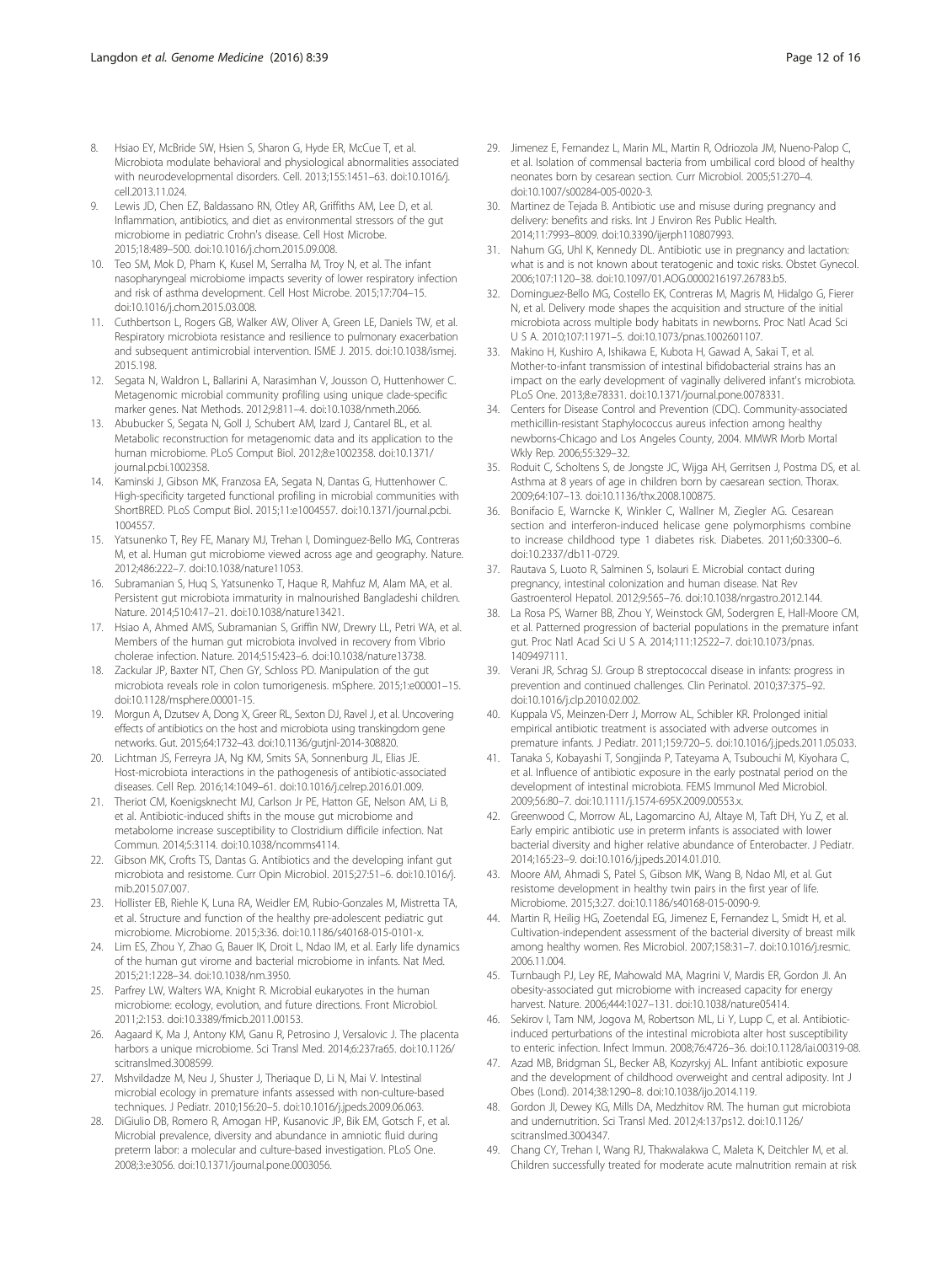<span id="page-12-0"></span>for malnutrition and death in the subsequent year after recovery. J Nutr. 2013;143:215–20. doi[:10.3945/jn.112.168047.](http://dx.doi.org/10.3945/jn.112.168047)

- 50. Trehan I, Goldbach HS, LaGrone LN, Meuli GJ, Wang RJ, Maleta KM, et al. Antibiotics as part of the management of severe acute malnutrition. N Engl J Med. 2013;368:425–35. doi:[10.1056/NEJMoa1202851.](http://dx.doi.org/10.1056/NEJMoa1202851)
- 51. World Health Organization, World Food Programme, United Nations System Standing Committee on Nutrition, The United Nations Children's Fund. Community-based management of severe acute malnutrition. 2007. http://www.who.int/nutrition/topics/Statement\_community\_based\_man [sev\\_acute\\_mal\\_eng.pdf](http://www.who.int/nutrition/topics/Statement_community_based_man_sev_acute_mal_eng.pdf). Accessed 29 Mar 2016.
- 52. Allen HK, Stanton TB. Altered egos: antibiotic effects on food animal microbiomes. Annu Rev Microbiol. 2014;68:297–315. doi[:10.1146/annurev](http://dx.doi.org/10.1146/annurev-micro-091213-113052)[micro-091213-113052](http://dx.doi.org/10.1146/annurev-micro-091213-113052).
- 53. Cho I, Yamanishi S, Cox L, Methe BA, Zavadil J, Li K, et al. Antibiotics in early life alter the murine colonic microbiome and adiposity. Nature. 2012;488: 621–6. doi:[10.1038/nature11400](http://dx.doi.org/10.1038/nature11400).
- 54. Gough EK, Moodie EE, Prendergast AJ, Johnson SM, Humphrey JH, Stoltzfus RJ, et al. The impact of antibiotics on growth in children in low and middle income countries: systematic review and meta-analysis of randomised controlled trials. BMJ. 2014;348:g2267. doi[:10.1136/bmj.g2267](http://dx.doi.org/10.1136/bmj.g2267).
- 55. Centers for Disease Control and Prevention. Adult obesity facts. 2015. <http://www.cdc.gov/obesity/data/adult.html>. Accessed 29 Mar 2016.
- 56. Centers for Disease Control and Prevention. Childhood obesity facts. 2015. [http://www.cdc.gov/obesity/data/childhood.html.](http://www.cdc.gov/obesity/data/childhood.html) Accessed 29 Mar 2016.
- 57. Jumpertz R, Le DS, Turnbaugh PJ, Trinidad C, Bogardus C, Gordon JI, et al. Energy-balance studies reveal associations between gut microbes, caloric load, and nutrient absorption in humans. Am J Clin Nutr. 2011;94:58–65. doi[:10.3945/ajcn.110.010132.](http://dx.doi.org/10.3945/ajcn.110.010132)
- 58. Turnbaugh PJ, Hamady M, Yatsunenko T, Cantarel BL, Duncan A, Ley RE, et al. A core gut microbiome in obese and lean twins. Nature. 2009;457:480–4. doi:[10.1038/nature07540](http://dx.doi.org/10.1038/nature07540).
- 59. Cox LM, Blaser MJ. Antibiotics in early life and obesity. Nat Rev Endocrinol. 2015;11:182–90. doi:[10.1038/nrendo.2014.210.](http://dx.doi.org/10.1038/nrendo.2014.210)
- 60. Mikkelsen KH, Knop FK, Frost M, Hallas J, Pottegard A. Use of antibiotics and risk of type 2 diabetes: a population-based case–control study. J Clin Endocrinol Metab. 2015;100:3633–40. doi:[10.1210/jc.2015-2696.](http://dx.doi.org/10.1210/jc.2015-2696)
- 61. Boursi B, Mamtani R, Haynes K, Yang YX. The effect of past antibiotic exposure on diabetes risk. Eur J Endocrinol. 2015;172:639–48. doi[:10.1530/eje-14-1163](http://dx.doi.org/10.1530/eje-14-1163).
- 62. Human Microbiome Project Consortium. Structure, function and diversity of the healthy human microbiome. Nature. 2012;486:207–14. doi[:10.1038/](http://dx.doi.org/10.1038/nature11234) [nature11234](http://dx.doi.org/10.1038/nature11234).
- 63. Raymond F, Ouameur AA, Deraspe M, Iqbal N, Gingras H, Dridi B, et al. The initial state of the human gut microbiome determines its reshaping by antibiotics. ISME J. 2016;10:607–20. doi:[10.1038/ismej.2015.148.](http://dx.doi.org/10.1038/ismej.2015.148)
- 64. Clemente JC, Pehrsson EC, Blaser MJ, Sandhu K, Gao Z, Wang B, et al. The microbiome of uncontacted Amerindians. Sci Adv. 2015;1. doi:[10.1126/](http://dx.doi.org/10.1126/sciadv.1500183) [sciadv.1500183](http://dx.doi.org/10.1126/sciadv.1500183).
- 65. Wakamoto Y, Dhar N, Chait R, Schneider K, Signorino-Gelo F, Leibler S, et al. Dynamic persistence of antibiotic-stressed mycobacteria. Science. 2013;339:91–5. doi[:10.1126/science.1229858](http://dx.doi.org/10.1126/science.1229858).
- 66. Yurtsev EA, Chao HX, Datta MS, Artemova T, Gore J. Bacterial cheating drives the population dynamics of cooperative antibiotic resistance plasmids. Mol Syst Biol. 2013;9:683. doi:[10.1038/msb.2013.39](http://dx.doi.org/10.1038/msb.2013.39).
- 67. De La Cochetiere MF, Durand T, Lepage P, Bourreille A, Galmiche JP, Dore J. Resilience of the dominant human fecal microbiota upon short-course antibiotic challenge. J Clin Microbiol. 2005;43:5588–92. doi[:10.1128/jcm.43.](http://dx.doi.org/10.1128/jcm.43.11.5588-5592.2005) [11.5588-5592.2005.](http://dx.doi.org/10.1128/jcm.43.11.5588-5592.2005)
- 68. Dethlefsen L, Huse S, Sogin ML, Relman DA. The pervasive effects of an antibiotic on the human gut microbiota, as revealed by deep 16S rRNA sequencing. PLoS Biol. 2008;6:e280. doi[:10.1371/journal.pbio.0060280](http://dx.doi.org/10.1371/journal.pbio.0060280).
- 69. Dethlefsen L, Relman DA. Incomplete recovery and individualized responses of the human distal gut microbiota to repeated antibiotic perturbation. Proc Natl Acad Sci U S A. 2011;108 Suppl 1:4554–61. doi:[10.1073/pnas.](http://dx.doi.org/10.1073/pnas.1000087107) [1000087107.](http://dx.doi.org/10.1073/pnas.1000087107)
- 70. Jakobsson HE, Jernberg C, Andersson AF, Sjolund-Karlsson M, Jansson JK, Engstrand L. Short-term antibiotic treatment has differing long-term impacts on the human throat and gut microbiome. PLoS One. 2010;5:e9836. doi[:10.1371/journal.pone.0009836.](http://dx.doi.org/10.1371/journal.pone.0009836)
- 71. Zaura E, Brandt BW, Teixeira de Mattos MJ, Buijs MJ, Caspers MP, Rashid MU, et al. Same exposure but two radically different responses to antibiotics:

resilience of the salivary microbiome versus long-term microbial shifts in feces. mBio. 2015;6:e01693–15. doi[:10.1128/mBio.01693-15](http://dx.doi.org/10.1128/mBio.01693-15).

- 72. Maurice CF, Haiser HJ, Turnbaugh PJ. Xenobiotics shape the physiology and gene expression of the active human gut microbiome. Cell. 2013;152:39–50. doi[:10.1016/j.cell.2012.10.052.](http://dx.doi.org/10.1016/j.cell.2012.10.052)
- 73. Murray BE, Rensimer ER, DuPont HL. Emergence of high-level trimethoprim resistance in fecal Escherichia coli during oral administration of trimethoprim or trimethoprim-sulfamethoxazole. N Engl J Med. 1982;306:130–5. doi[:10.1056/](http://dx.doi.org/10.1056/nejm198201213060302) [nejm198201213060302.](http://dx.doi.org/10.1056/nejm198201213060302)
- 74. Jernberg C, Lofmark S, Edlund C, Jansson JK. Long-term ecological impacts of antibiotic administration on the human intestinal microbiota. ISME J. 2007;1:56–66. doi[:10.1038/ismej.2007.3](http://dx.doi.org/10.1038/ismej.2007.3).
- 75. Penders J, Stobberingh EE, Savelkoul PH, Wolffs PF. The human microbiome as a reservoir of antimicrobial resistance. Front Microbiol. 2013;4:87. doi[:10.3389/fmicb.2013.00087](http://dx.doi.org/10.3389/fmicb.2013.00087).
- 76. Marild K, Ye W, Lebwohl B, Green PH, Blaser MJ, Card T, et al. Antibiotic exposure and the development of coeliac disease: a nationwide case-control study. BMC Gastroenterol. 2013;13:109. doi:[10.1186/1471-230x-13-109.](http://dx.doi.org/10.1186/1471-230x-13-109)
- 77. Chang JY, Antonopoulos DA, Kalra A, Tonelli A, Khalife WT, Schmidt TM, et al. Decreased diversity of the fecal microbiome in recurrent Clostridium difficile-associated diarrhea. J Infect Dis. 2008;197:435–8. doi[:10.1086/525047](http://dx.doi.org/10.1086/525047).
- 78. Buffie CG, Jarchum I, Equinda M, Lipuma L, Gobourne A, Viale A, et al. Profound alterations of intestinal microbiota following a single dose of clindamycin results in sustained susceptibility to Clostridium difficileinduced colitis. Infect Immun. 2012;80:62–73. doi:[10.1128/iai.05496-11](http://dx.doi.org/10.1128/iai.05496-11).
- 79. Centers for Disease Control and Prevention. Antibiotic resistance threats in the united states, 2013. 2013. [http://www.cdc.gov/drugresistance/threat](http://www.cdc.gov/drugresistance/threat-report-2013)[report-2013.](http://www.cdc.gov/drugresistance/threat-report-2013) Accessed 29 Mar 2016.
- 80. Higa JT, Kelly CP. New drugs and strategies for management of Clostridium difficile colitis. J Intensive Care Med. 2014;29:190–9.
- 81. Bassis CM, Theriot CM, Young VB. Alteration of the murine gastrointestinal microbiota by tigecycline leads to increased susceptibility to Clostridium difficile infection. Antimicrob Agents Chemother. 2014;58:2767–74. doi[:10.1128/aac.02262-13.](http://dx.doi.org/10.1128/aac.02262-13)
- 82. Ng KM, Ferreyra JA, Higginbottom SK, Lynch JB, Kashyap PC, Gopinath S, et al. Microbiota-liberated host sugars facilitate post-antibiotic expansion of enteric pathogens. Nature. 2013;502:96–9. doi[:10.1038/nature12503.](http://dx.doi.org/10.1038/nature12503)
- 83. Ferreyra JA, Wu KJ, Hryckowian AJ, Bouley DM, Weimer BC, Sonnenburg JL. Gut microbiota-produced succinate promotes C. difficile infection after antibiotic treatment or motility disturbance. Cell Host Microbe. 2014;16:770–7. doi:[10.1016/j.chom.2014.11.003.](http://dx.doi.org/10.1016/j.chom.2014.11.003)
- 84. Jump RL, Polinkovsky A, Hurless K, Sitzlar B, Eckart K, Tomas M, et al. Metabolomics analysis identifies intestinal microbiota-derived biomarkers of colonization resistance in clindamycin-treated mice. PLoS One. 2014;9: e101267. doi[:10.1371/journal.pone.0101267.](http://dx.doi.org/10.1371/journal.pone.0101267)
- 85. Zhao Y, Wu J, Li JV, Zhou NY, Tang H, Wang Y. Gut microbiota composition modifies fecal metabolic profiles in mice. J Proteome Res. 2013;12:2987–99. doi[:10.1021/pr400263n](http://dx.doi.org/10.1021/pr400263n).
- 86. Yap IK, Li JV, Saric J, Martin FP, Davies H, Wang Y, et al. Metabonomic and microbiological analysis of the dynamic effect of vancomycin-induced gut microbiota modification in the mouse. J Proteome Res. 2008;7:3718–28. doi[:10.1021/pr700864x.](http://dx.doi.org/10.1021/pr700864x)
- 87. Romick-Rosendale LE, Goodpaster AM, Hanwright PJ, Patel NB, Wheeler ET, Chona DL, et al. NMR-based metabonomics analysis of mouse urine and fecal extracts following oral treatment with the broad-spectrum antibiotic enrofloxacin (Baytril). Magn Reson Chem. 2009;47 Suppl 1:S36–46. doi[:10.1002/mrc.2511.](http://dx.doi.org/10.1002/mrc.2511)
- 88. Antunes LC, Han J, Ferreira RB, Lolic P, Borchers CH, Finlay BB. Effect of antibiotic treatment on the intestinal metabolome. Antimicrob Agents Chemother. 2011;55:1494–503. doi[:10.1128/aac.01664-10.](http://dx.doi.org/10.1128/aac.01664-10)
- 89. Zheng X, Xie G, Zhao A, Zhao L, Yao C, Chiu NH, et al. The footprints of gut microbial-mammalian co-metabolism. J Proteome Res. 2011;10:5512–22. doi[:10.1021/pr2007945.](http://dx.doi.org/10.1021/pr2007945)
- 90. Buffie CG, Bucci V, Stein RR, McKenney PT, Ling L, Gobourne A, et al. Precision microbiome reconstitution restores bile acid mediated resistance to Clostridium difficile. Nature. 2015;517:205–8. doi:[10.1038/](http://dx.doi.org/10.1038/nature13828) [nature13828](http://dx.doi.org/10.1038/nature13828).
- 91. Knoop KA, McDonald KG, Kulkarni DH, Newberry RD. Antibiotics promote inflammation through the translocation of native commensal colonic bacteria. Gut. 2015. doi[:10.1136/gutjnl-2014-309059](http://dx.doi.org/10.1136/gutjnl-2014-309059).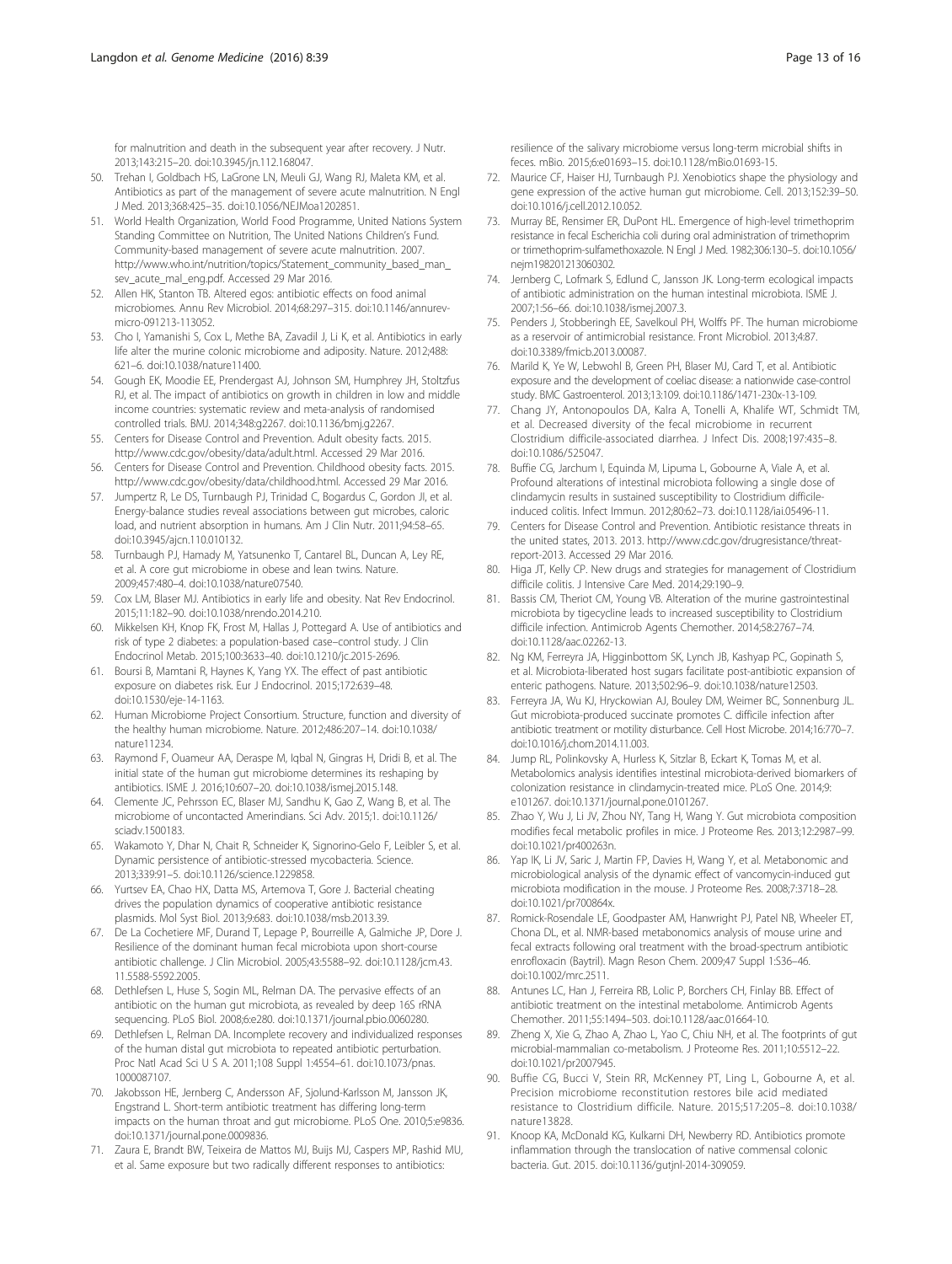- <span id="page-13-0"></span>92. Bakken JS, Borody T, Brandt LJ, Brill JV, Demarco DC, Franzos MA, et al. Treating Clostridium difficile infection with fecal microbiota transplantation. Clin Gastroenterol Hepatol. 2011;9:1044–9. doi[:10.1016/j.cgh.2011.08.014](http://dx.doi.org/10.1016/j.cgh.2011.08.014).
- 93. Alekshun MN, Levy SB. Targeting virulence to prevent infection: to kill or not to kill? Drug Discov Today Ther Strateg. 2004;1:483–9. doi:[10.1016/j.](http://dx.doi.org/10.1016/j.ddstr.2004.10.006) [ddstr.2004.10.006.](http://dx.doi.org/10.1016/j.ddstr.2004.10.006)
- 94. Cegelski L, Marshall GR, Eldridge GR, Hultgren SJ. The biology and future prospects of antivirulence therapies. Nat Rev Microbiol. 2008;6:17–27. doi[:10.1038/nrmicro1818.](http://dx.doi.org/10.1038/nrmicro1818)
- 95. Rasko DA, Sperandio V. Anti-virulence strategies to combat bacteriamediated disease. Nat Rev Drug Discov. 2010;9:117–28. doi[:10.1038/nrd3013.](http://dx.doi.org/10.1038/nrd3013)
- 96. Zambelloni R, Marquez R, Roe AJ. Development of antivirulence compounds: a biochemical review. Chem Biol Drug Des. 2015;85:43–55. doi[:10.1111/cbdd.12430](http://dx.doi.org/10.1111/cbdd.12430).
- 97. Miller MB, Bassler BL. Quorum sensing in bacteria. Annu Rev Microbiol. 2001;55:165–99. doi:[10.1146/annurev.micro.55.1.165.](http://dx.doi.org/10.1146/annurev.micro.55.1.165)
- 98. Suga H, Smith KM. Molecular mechanisms of bacterial quorum sensing as a new drug target. Curr Opin Chem Biol. 2003;7:586–91.
- 99. Dong YH, Wang LH, Xu JL, Zhang HB, Zhang XF, Zhang LH. Quenching quorum-sensing-dependent bacterial infection by an N-acyl homoserine lactonase. Nature. 2001;411:813–7. doi[:10.1038/35081101.](http://dx.doi.org/10.1038/35081101)
- 100. Rasmussen TB, Manefield M, Andersen JB, Eberl L, Anthoni U, Christophersen C, et al. How Delisea pulchra furanones affect quorum sensing and swarming motility in Serratia liquefaciens MG1. Microbiology. 2000;146:3237–44. doi:[10.1099/00221287-146-12-3237.](http://dx.doi.org/10.1099/00221287-146-12-3237)
- 101. Manefield M, Rasmussen TB, Henzter M, Andersen JB, Steinberg P, Kjelleberg S, et al. Halogenated furanones inhibit quorum sensing through accelerated LuxR turnover. Microbiology. 2002;148:1119–27. doi[:10.1099/00221287-148-4-1119.](http://dx.doi.org/10.1099/00221287-148-4-1119)
- 102. Hentzer M, Riedel K, Rasmussen TB, Heydorn A, Andersen JB, Parsek MR, et al. Inhibition of quorum sensing in Pseudomonas aeruginosa biofilm bacteria by a halogenated furanone compound. Microbiology. 2002;148:87–102. doi[:10.1099/00221287-148-1-87](http://dx.doi.org/10.1099/00221287-148-1-87).
- 103. Smith M, Moon H, Chowrira G, Kunst L. Heterologous expression of a fatty acid hydroxylase gene in developing seeds of Arabidopsis thaliana. Planta. 2003;217:507–16. doi[:10.1007/s00425-003-1015-6.](http://dx.doi.org/10.1007/s00425-003-1015-6)
- 104. Smith KM, Bu Y, Suga H. Induction and inhibition of Pseudomonas aeruginosa quorum sensing by synthetic autoinducer analogs. Chem Biol. 2003;10:81–9.
- 105. Starkey M, Lepine F, Maura D, Bandyopadhaya A, Lesic B, He J, et al. Identification of anti-virulence compounds that disrupt quorum-sensing regulated acute and persistent pathogenicity. PLoS Pathog. 2014;10:e1004321. doi:[10.1371/journal.ppat.1004321](http://dx.doi.org/10.1371/journal.ppat.1004321).
- 106. Maeda T, Garcia-Contreras R, Pu M, Sheng L, Garcia LR, Tomas M, et al. Quorum quenching quandary: resistance to antivirulence compounds. ISME J. 2012;6:493–501. doi:[10.1038/ismej.2011.122.](http://dx.doi.org/10.1038/ismej.2011.122)
- 107. Garcia-Contreras R, Martinez-Vazquez M, Velazquez Guadarrama N, Villegas Paneda AG, Hashimoto T, Maeda T, et al. Resistance to the quorum-quenching compounds brominated furanone C-30 and 5-fluorouracil in Pseudomonas aeruginosa clinical isolates. Pathog Dis. 2013;68:8–11. doi:[10.1111/2049-632x.12039.](http://dx.doi.org/10.1111/2049-632x.12039)
- 108. Allen RC, Popat R, Diggle SP, Brown SP. Targeting virulence: can we make evolution-proof drugs? Nat Rev Microbiol. 2014;12:300–8. doi:[10.1038/](http://dx.doi.org/10.1038/nrmicro3232) [nrmicro3232](http://dx.doi.org/10.1038/nrmicro3232).
- 109. Bender KO, Garland M, Ferreyra JA, Hryckowian AJ, Child MA, Puri AW, et al. A small-molecule antivirulence agent for treating Clostridium difficile infection. Sci Transl Med. 2015;7:306ra148. doi[:10.1126/scitranslmed.aac9103](http://dx.doi.org/10.1126/scitranslmed.aac9103).
- 110. Shoop WL, Xiong Y, Wiltsie J, Woods A, Guo J, Pivnichny JV, et al. Anthrax lethal factor inhibition. Proc Natl Acad Sci U S A. 2005;102:7958–63. doi[:10.](http://dx.doi.org/10.1073/pnas.0502159102) [1073/pnas.0502159102.](http://dx.doi.org/10.1073/pnas.0502159102)
- 111. Karginov VA, Nestorovich EM, Moayeri M, Leppla SH, Bezrukov SM. Blocking anthrax lethal toxin at the protective antigen channel by using structureinspired drug design. Proc Natl Acad Sci U S A. 2005;102:15075–80. doi[:10.1073/pnas.0507488102.](http://dx.doi.org/10.1073/pnas.0507488102)
- 112. Armstrong GD, Rowe PC, Goodyer P, Orrbine E, Klassen TP, Wells G, et al. A phase I study of chemically synthesized verotoxin (Shiga-like toxin) Pk-trisaccharide receptors attached to chromosorb for preventing hemolytic-uremic syndrome. J Infect Dis. 1995;171:1042–5.
- 113. Report of The Lancet Special Commission on the relative strengths of diphtheria antitoxic serums. Lancet. 1896;148:182–95. doi[:10.1016/S0140-](http://dx.doi.org/10.1016/S0140-6736(01)72399-9) [6736\(01\)72399-9](http://dx.doi.org/10.1016/S0140-6736(01)72399-9).
- 114. Lopez EL, Contrini MM, Glatstein E, Gonzalez Ayala S, Santoro R, Allende D, et al. Safety and pharmacokinetics of urtoxazumab, a humanized monoclonal antibody, against Shiga-like toxin 2 in healthy adults and in pediatric patients infected with Shiga-like toxin-producing Escherichia coli. Antimicrob Agents Chemother. 2010;54:239–43. doi[:10.1128/aac.00343-09](http://dx.doi.org/10.1128/aac.00343-09).
- 115. Yamagami S, Motoki M, Kimura T, Izumi H, Takeda T, Katsuura Y, et al. Efficacy of postinfection treatment with anti-Shiga toxin (Stx) 2 humanized monoclonal antibody TMA-15 in mice lethally challenged with Stx-producing Escherichia coli. J Infect Dis. 2001;184:738–42. doi[:10.1086/323082](http://dx.doi.org/10.1086/323082).
- 116. Chen Z, Moayeri M, Zhou YH, Leppla S, Emerson S, Sebrell A, et al. Efficient neutralization of anthrax toxin by chimpanzee monoclonal antibodies against protective antigen. J Infect Dis. 2006;193:625–33. doi:[10.1086/](http://dx.doi.org/10.1086/500148) [500148](http://dx.doi.org/10.1086/500148).
- 117. Hung DT, Shakhnovich EA, Pierson E, Mekalanos JJ. Small-molecule inhibitor of Vibrio cholerae virulence and intestinal colonization. Science. 2005;310:670–4. doi:[10.1126/science.1116739.](http://dx.doi.org/10.1126/science.1116739)
- 118. Shakhnovich EA, Hung DT, Pierson E, Lee K, Mekalanos JJ. Virstatin inhibits dimerization of the transcriptional activator ToxT. Proc Natl Acad Sci U S A. 2007;104:2372–7. doi[:10.1073/pnas.0611643104](http://dx.doi.org/10.1073/pnas.0611643104).
- 119. Felise HB, Nguyen HV, Pfuetzner RA, Barry KC, Jackson SR, Blanc MP, et al. An inhibitor of gram-negative bacterial virulence protein secretion. Cell Host Microbe. 2008;4:325–36. doi:[10.1016/j.chom.2008.08.001](http://dx.doi.org/10.1016/j.chom.2008.08.001).
- 120. Wang D, Zetterstrom CE, Gabrielsen M, Beckham KS, Tree JJ, Macdonald SE, et al. Identification of bacterial target proteins for the salicylidene acylhydrazide class of virulence-blocking compounds. J Biol Chem. 2011;286:29922–31. doi[:10.1074/jbc.M111.233858](http://dx.doi.org/10.1074/jbc.M111.233858).
- 121. Kline T, Felise HB, Barry KC, Jackson SR, Nguyen HV, Miller SI. Substituted 2-imino-5-arylidenethiazolidin-4-one inhibitors of bacterial type III secretion. J Med Chem. 2008;51:7065–74. doi[:10.1021/jm8004515](http://dx.doi.org/10.1021/jm8004515).
- 122. Veenendaal AK, Sundin C, Blocker AJ. Small-molecule type III secretion system inhibitors block assembly of the Shigella type III secreton. J Bacteriol. 2009;191:563–70. doi[:10.1128/jb.01004-08.](http://dx.doi.org/10.1128/jb.01004-08)
- 123. Muschiol S, Bailey L, Gylfe A, Sundin C, Hultenby K, Bergstrom S, et al. A small-molecule inhibitor of type III secretion inhibits different stages of the infectious cycle of Chlamydia trachomatis. Proc Natl Acad Sci U S A. 2006;103:14566–71. doi[:10.1073/pnas.0606412103.](http://dx.doi.org/10.1073/pnas.0606412103)
- 124. Bailey L, Gylfe A, Sundin C, Muschiol S, Elofsson M, Nordstrom P, et al. Small molecule inhibitors of type III secretion in Yersinia block the Chlamydia pneumoniae infection cycle. FEBS Lett. 2007;581:587–95. doi:[10.1016/j.](http://dx.doi.org/10.1016/j.febslet.2007.01.013) [febslet.2007.01.013.](http://dx.doi.org/10.1016/j.febslet.2007.01.013)
- 125. Kauppi AM, Nordfelth R, Uvell H, Wolf-Watz H, Elofsson M. Targeting bacterial virulence: inhibitors of type III secretion in Yersinia. Chem Biol. 2003;10:241–9.
- 126. Smith MA, Coincon M, Paschos A, Jolicoeur B, Lavallee P, Sygusch J, et al. Identification of the binding site of Brucella VirB8 interaction inhibitors. Chem Biol. 2012;19:1041–8. doi:[10.1016/j.chembiol.2012.07.007](http://dx.doi.org/10.1016/j.chembiol.2012.07.007).
- 127. Greene SE, Pinkner JS, Chorell E, Dodson KW, Shaffer CL, Conover MS, et al. Pilicide ec240 disrupts virulence circuits in uropathogenic Escherichia coli. mBio. 2014;5:e02038. doi[:10.1128/mBio.02038-14](http://dx.doi.org/10.1128/mBio.02038-14).
- 128. Pinkner JS, Remaut H, Buelens F, Miller E, Aberg V, Pemberton N, et al. Rationally designed small compounds inhibit pilus biogenesis in uropathogenic bacteria. Proc Natl Acad Sci U S A. 2006;103:17897–902. doi[:10.1073/pnas.0606795103.](http://dx.doi.org/10.1073/pnas.0606795103)
- 129. Berg V, Sellstedt M, Hedenstrom M, Pinkner JS, Hultgren SJ, Almqvist F. Design, synthesis and evaluation of peptidomimetics based on substituted bicyclic 2-pyridones-targeting virulence of uropathogenic E. coli. Bioorg Med Chem. 2006;14:7563–81. doi[:10.1016/j.bmc.2006.07.017](http://dx.doi.org/10.1016/j.bmc.2006.07.017).
- 130. Svensson A, Larsson A, Emtenas H, Hedenstrom M, Fex T, Hultgren SJ, et al. Design and evaluation of pilicides: potential novel antibacterial agents directed against uropathogenic Escherichia coli. Chembiochem. 2001;2:915–8.
- 131. Liu CI, Liu GY, Song Y, Yin F, Hensler ME, Jeng WY, et al. A cholesterol biosynthesis inhibitor blocks Staphylococcus aureus virulence. Science. 2008;319:1391–4. doi[:10.1126/science.1153018](http://dx.doi.org/10.1126/science.1153018).
- 132. de la Fuente-Núñez C, Reffuveille F, Haney EF, Straus SK, Hancock REW. Broad-spectrum anti-biofilm peptide that targets a cellular stress response. PLoS Pathog. 2014;10:e1004152. doi[:10.1371/journal.ppat.1004152.](http://dx.doi.org/10.1371/journal.ppat.1004152)
- 133. Ross-Gillespie A, Weigert M, Brown SP, Kummerli R. Gallium-mediated siderophore quenching as an evolutionarily robust antibacterial treatment. Evol Med Public Health. 2014;2014:18–29. doi[:10.1093/emph/eou003.](http://dx.doi.org/10.1093/emph/eou003)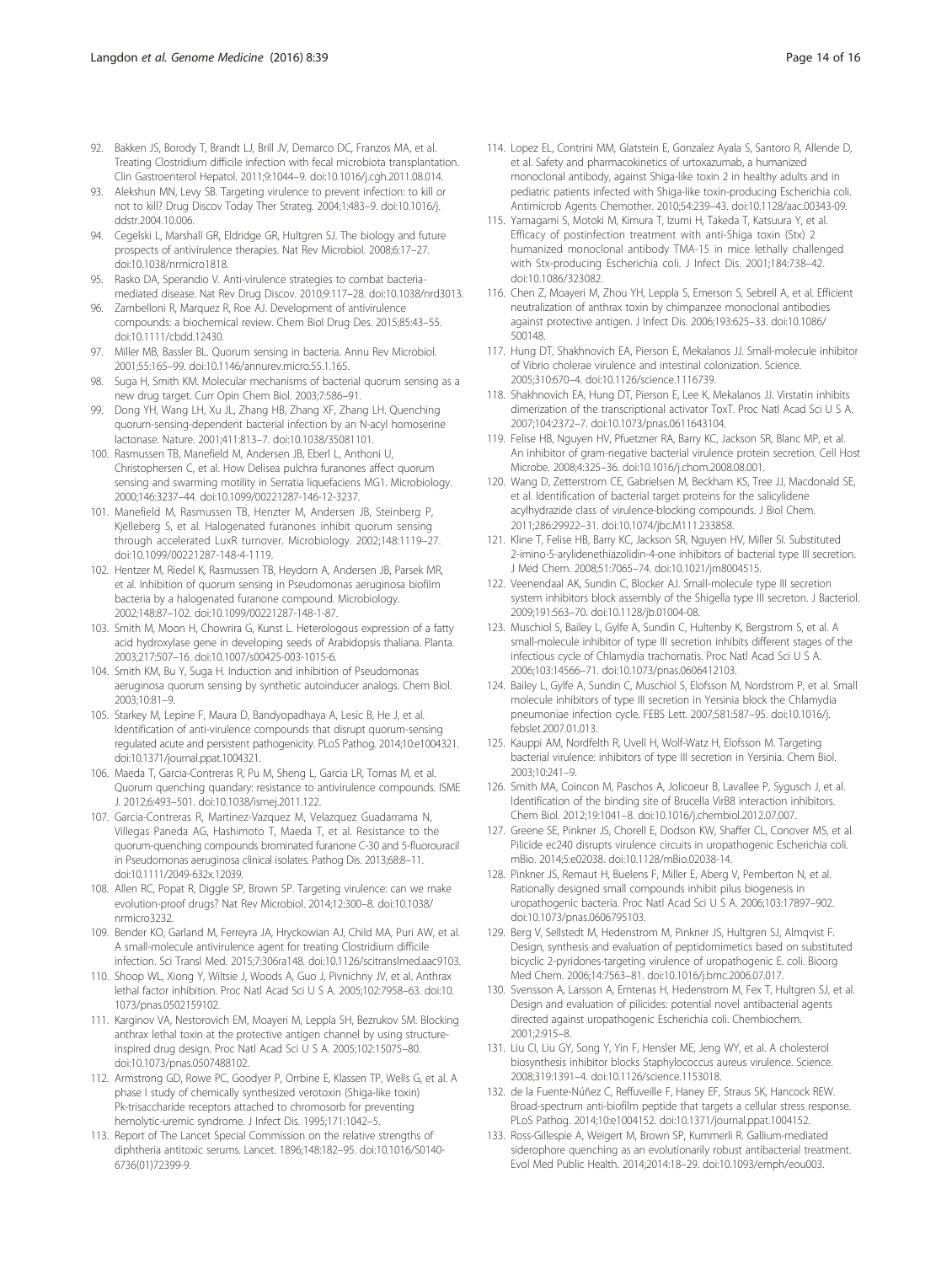- <span id="page-14-0"></span>134. Hill C, Guarner F, Reid G, Gibson GR, Merenstein DJ, Pot B, et al. Expert consensus document. The International Scientific Association for Probiotics and Prebiotics consensus statement on the scope and appropriate use of the term probiotic. Nat Rev Gastroenterol Hepatol. 2014;11:506–14. doi[:10.1038/nrgastro.2014.66.](http://dx.doi.org/10.1038/nrgastro.2014.66)
- 135. McFarland LV. Use of probiotics to correct dysbiosis of normal microbiota following disease or disruptive events: a systematic review. BMJ Open. 2014;4, e005047. doi:[10.1136/bmjopen-2014-005047](http://dx.doi.org/10.1136/bmjopen-2014-005047).
- 136. Johnston BC, Ma SS, Goldenberg JZ, Thorlund K, Vandvik PO, Loeb M, et al. Probiotics for the prevention of Clostridium difficile-associated diarrhea: a systematic review and meta-analysis. Ann Intern Med. 2012;157:878–88. doi[:10.7326/0003-4819-157-12-201212180-00563.](http://dx.doi.org/10.7326/0003-4819-157-12-201212180-00563)
- 137. Johnston BC, Goldenberg JZ, Vandvik PO, Sun X, Guyatt GH. Probiotics for the prevention of pediatric antibiotic-associated diarrhea. Cochrane Database Syst Rev. 2011;CD004827. doi[:10.1002/14651858.CD004827.pub3](http://dx.doi.org/10.1002/14651858.CD004827.pub3)
- 138. Videlock EJ, Cremonini F. Meta-analysis: probiotics in antibiotic-associated diarrhoea. Alimentary Pharmacol Therapeut. 2012;35:1355–69. doi[:10.1111/j.](http://dx.doi.org/10.1111/j.1365-2036.2012.05104.x) [1365-2036.2012.05104.x](http://dx.doi.org/10.1111/j.1365-2036.2012.05104.x).
- 139. Hempel S, Newberry SJ, Maher AR, Wang Z, Miles JN, Shanman R, et al. Probiotics for the prevention and treatment of antibiotic-associated diarrhea: a systematic review and meta-analysis. JAMA. 2012;307:1959–69. doi[:10.1001/jama.2012.3507](http://dx.doi.org/10.1001/jama.2012.3507).
- 140. Allen SJ, Martinez EG, Gregorio GV, Dans LF. Probiotics for treating acute infectious diarrhoea. Cochrane Database Syst Rev. 2010;CD003048. doi[:10.1002/14651858.CD003048.pub3.](http://dx.doi.org/10.1002/14651858.CD003048.pub3)
- 141. Lievin-Le Moal V, Servin AL. Anti-infective activities of lactobacillus strains in the human intestinal microbiota: from probiotics to gastrointestinal anti-infectious biotherapeutic agents. Clin Microbiol Rev. 2014;27:167–99. doi[:10.1128/cmr.00080-13](http://dx.doi.org/10.1128/cmr.00080-13).
- 142. Corr SC, Li Y, Riedel CU, O'Toole PW, Hill C, Gahan CG. Bacteriocin production as a mechanism for the antiinfective activity of Lactobacillus salivarius UCC118. Proc Natl Acad Sci U S A. 2007;104:7617–21. doi[:10.1073/pnas.0700440104](http://dx.doi.org/10.1073/pnas.0700440104).
- 143. Cimperman L, Bayless G, Best K, Diligente A, Mordarski B, Oster M, et al. A randomized, double-blind, placebo-controlled pilot study of Lactobacillus reuteri ATCC 55730 for the prevention of antibiotic-associated diarrhea in hospitalized adults. J Clin Gastroenterol. 2011;45:785–9. doi:[10.1097/MCG.](http://dx.doi.org/10.1097/MCG.0b013e3182166a42) [0b013e3182166a42.](http://dx.doi.org/10.1097/MCG.0b013e3182166a42)
- 144. Taipale T, Pienihakkinen K, Isolauri E, Larsen C, Brockmann E, Alanen P, et al. Bifidobacterium animalis subsp. lactis BB-12 in reducing the risk of infections in infancy. Br J Nutr. 2011;105:409–16. doi:[10.1017/](http://dx.doi.org/10.1017/s0007114510003685) [s0007114510003685.](http://dx.doi.org/10.1017/s0007114510003685)
- 145. Schultz M. Clinical use of E. coli Nissle 1917 in inflammatory bowel disease. Inflamm Bowel Dis. 2008;14:1012–8. doi:[10.1002/ibd.20377](http://dx.doi.org/10.1002/ibd.20377).
- 146. Tannock GW, Tiong IS, Priest P, Munro K, Taylor C, Richardson A, et al. Testing probiotic strain Escherichia coli Nissle 1917 (Mutaflor) for its ability to reduce carriage of multidrug-resistant E. coli by elderly residents in long-term care facilities. J Med Microbiol. 2011;60:366–70. doi[:10.1099/jmm.](http://dx.doi.org/10.1099/jmm.0.025874-0) [0.025874-0](http://dx.doi.org/10.1099/jmm.0.025874-0).
- 147. Geldart K, Borrero J, Kaznessis YN. Chloride-inducible expression vector for delivery of antimicrobial peptides targeting antibiotic-resistant Enterococcus faecium. Appl Environ Microbiol. 2015;81:3889–97. doi[:10.1128/aem.00227-15](http://dx.doi.org/10.1128/aem.00227-15).
- 148. Pereira VB, Saraiva TD, Souza BM, Zurita-Turk M, Azevedo MS, De Castro CP, et al. Development of a new DNA vaccine based on mycobacterial ESAT-6 antigen delivered by recombinant invasive Lactococcus lactis FnBPA+. Appl Microbiol Biotechnol. 2015;99:1817–26. doi:[10.1007/s00253-014-6285-3.](http://dx.doi.org/10.1007/s00253-014-6285-3)
- 149. Gupta S, Bram EE, Weiss R. Genetically programmable pathogen sense and destroy. ACS Syn Bio. 2013;2:715–23. doi:[10.1021/sb4000417](http://dx.doi.org/10.1021/sb4000417).
- 150. Hwang IY, Tan MH, Koh E, Ho CL, Poh CL, Chang MW. Reprogramming microbes to be pathogen-seeking killers. ACS Synth Biol. 2014;3:228–37. doi[:10.1021/sb400077j.](http://dx.doi.org/10.1021/sb400077j)
- 151. Yaung SJ, Deng L, Li N, Braff JL, Church GM, Bry L, et al. Improving microbial fitness in the mammalian gut by in vivo temporal functional metagenomics. Mol Syst Biol. 2015;11:788. doi[:10.15252/msb.20145866](http://dx.doi.org/10.15252/msb.20145866).
- 152. Stripling J, Kumar R, Baddley JW, Nellore A, Dixon P, Howard D, et al. Loss of vancomycin-resistant Enterococcus fecal dominance in an organ transplant patient with Clostridium difficile colitis after fecal microbiota transplant. Open Forum Infect Dis. 2015;2:ofv078. doi[:10.1093/ofid/ofv078](http://dx.doi.org/10.1093/ofid/ofv078).
- 153. Cammarota G, Masucci L, Ianiro G, Bibbo S, Dinoi G, Costamagna G, et al. Randomised clinical trial: faecal microbiota transplantation by colonoscopy vs. vancomycin for the treatment of recurrent Clostridium difficile infection. Aliment Pharmacol Ther. 2015;41:835–43. doi[:10.1111/apt.13144.](http://dx.doi.org/10.1111/apt.13144)
- 154. Wyatt JP. Oxford handbook of emergency medicine. Oxford: Oxford University Press; 2006.
- 155. Sulakvelidze A, Alavidze Z, Morris JG. Bacteriophage therapy. Antimicrob Agents Chemother. 2001;45:649–59. doi[:10.1128/aac.45.3.649-659.2001](http://dx.doi.org/10.1128/aac.45.3.649-659.2001).
- 156. Khalifa L, Brosh Y, Gelman D, Coppenhagen-Glazer S, Beyth S, Poradosu-Cohen R, et al. Targeting Enterococcus faecalis biofilms with phage therapy. Appl Environ Microbiol. 2015;81:2696–705. doi[:10.1128/aem.00096-15](http://dx.doi.org/10.1128/aem.00096-15).
- 157. Kong M, Ryu S. Bacteriophage PBC1 and its endolysin as an antimicrobial agent against Bacillus cereus. Appl Environ Microbiol. 2015;81:2274–83. doi[:10.1128/aem.03485-14.](http://dx.doi.org/10.1128/aem.03485-14)
- 158. Olszak T, Zarnowiec P, Kaca W, Danis-Wlodarczyk K, Augustyniak D, Drevinek P, et al. In vitro and in vivo antibacterial activity of environmental bacteriophages against Pseudomonas aeruginosa strains from cystic fibrosis patients. Appl Microbiol Biotechnol. 2015;99:6021–33. doi[:10.1007/s00253-](http://dx.doi.org/10.1007/s00253-015-6492-6) [015-6492-6](http://dx.doi.org/10.1007/s00253-015-6492-6).
- 159. Smith HW, Huggins MB, Shaw KM. The control of experimental Escherichia coli diarrhoea in calves by means of bacteriophages. J Gen Microbiol. 1987;133:1111–26. doi:[10.1099/00221287-133-5-1111.](http://dx.doi.org/10.1099/00221287-133-5-1111)
- 160. Filippov AA, Sergueev KV, He Y, Huang XZ, Gnade BT, Mueller AJ, et al. Bacteriophage-resistant mutants in Yersinia pestis: identification of phage receptors and attenuation for mice. PLoS One. 2011;6:e25486. doi[:10.1371/journal.pone.0025486.](http://dx.doi.org/10.1371/journal.pone.0025486)
- 161. Citorik RJ, Mimee M, Lu TK. Bacteriophage-based synthetic biology for the study of infectious diseases. Curr Opin Microbiol. 2014;19:59–69. doi[:10.1016/j.mib.2014.05.022](http://dx.doi.org/10.1016/j.mib.2014.05.022).
- 162. Lu TK, Collins JJ. Dispersing biofilms with engineered enzymatic bacteriophage. Proc Natl Acad Sci U S A. 2007;104:11197–202. doi[:10.1073/pnas.0704624104](http://dx.doi.org/10.1073/pnas.0704624104).
- 163. Pei R, Lamas-Samanamud GR. Inhibition of biofilm formation by T7 bacteriophages producing quorum-quenching enzymes. Appl Environ Microbiol. 2014;80:5340–8. doi:[10.1128/aem.01434-14](http://dx.doi.org/10.1128/aem.01434-14).
- 164. Bikard D, Euler CW, Jiang W, Nussenzweig PM, Goldberg GW, Duportet X, et al. Exploiting CRISPR-Cas nucleases to produce sequence-specific antimicrobials. Nat Biotechnol. 2014;32:1146–50. doi:[10.1038/nbt.3043](http://dx.doi.org/10.1038/nbt.3043).
- 165. Citorik RJ, Mimee M, Lu TK. Sequence-specific antimicrobials using efficiently delivered RNA-guided nucleases. Nat Biotechnol. 2014;32:1141–5. doi[:10.1038/nbt.3011.](http://dx.doi.org/10.1038/nbt.3011)
- 166. Yosef I, Manor M, Kiro R, Qimron U. Temperate and lytic bacteriophages programmed to sensitize and kill antibiotic-resistant bacteria. Proc Natl Acad Sci U S A. 2015;112:7267–72. doi[:10.1073/pnas.1500107112.](http://dx.doi.org/10.1073/pnas.1500107112)
- 167. Gipponi M, Sciutto C, Accornero L, Bonassi S, Raso C, Vignolo C, et al. Assessing modifications of the intestinal bacterial flora in patients on long-term oral treatment with bacampicillin or amoxicillin: a random study. Chemioterapia. 1985;4:214–7.
- 168. Hernandez E, Bargiela R, Diez MS, Friedrichs A, Perez-Cobas AE, Gosalbes MJ, et al. Functional consequences of microbial shifts in the human gastrointestinal tract linked to antibiotic treatment and obesity. Gut Microbes. 2013;4:306–15. doi:[10.4161/gmic.25321](http://dx.doi.org/10.4161/gmic.25321).
- 169. Sunakawa K, Akita H, Iwata S, Sato Y. The influence of cefotaxime on intestinal flora and bleeding diathesis in infants and neonates, compared with other beta-lactams. J Antimicrob Chemother. 1984;14 Suppl B:317–24.
- 170. Lambert-Zechovsky N, Bingen E, Aujard Y, Mathieu H. Impact of cefotaxime on the fecal flora in children. Infection. 1985;13 Suppl 1:S140–4.
- 171. Brismar B, Edlund C, Malmborg AS, Nord CE. Ciprofloxacin concentrations and impact of the colon microflora in patients undergoing colorectal surgery. Antimicrob Agents Chemother. 1990;34:481–3.
- 172. Kager L, Liljeqvist L, Malmborg AS, Nord CE. Effect of clindamycin prophylaxis on the colonic microflora in patients undergoing colorectal surgery. Antimicrob Agents Chemother. 1981;20:736–40.
- 173. Brismar B, Edlund C, Nord CE. Comparative effects of clarithromycin and erythromycin on the normal intestinal microflora. Scand J Infect Dis. 1991;23:635–42.
- 174. Bergan T, Nord CE, Thorsteinsson SB. Effect of meropenem on the intestinal microflora. Eur J Clin Microbiol Infect Dis. 1991;10:524–7.
- 175. Nord CE, Bergan T, Thorsteinsson SB. Impact of ticarcillin/clavulanate on the intestinal microflora. J Antimicrob Chemother. 1989;24 Suppl B:221–6.
- 176. Nord CE, Sillerström E, Wahlund E. Effect of tigecycline on normal oropharyngeal and intestinal microflora. Antimicrob Agents Chemother. 2006;50:3375–80. doi[:10.1128/aac.00373-06.](http://dx.doi.org/10.1128/aac.00373-06)
- 177. Vrieze A, Out C, Fuentes S, Jonker L, Reuling I, Kootte RS, et al. Impact of oral vancomycin on gut microbiota, bile acid metabolism, and insulin sensitivity. J Hepatol. 2014;60:824–31. doi:[10.1016/j.jhep.2013.11.034](http://dx.doi.org/10.1016/j.jhep.2013.11.034).